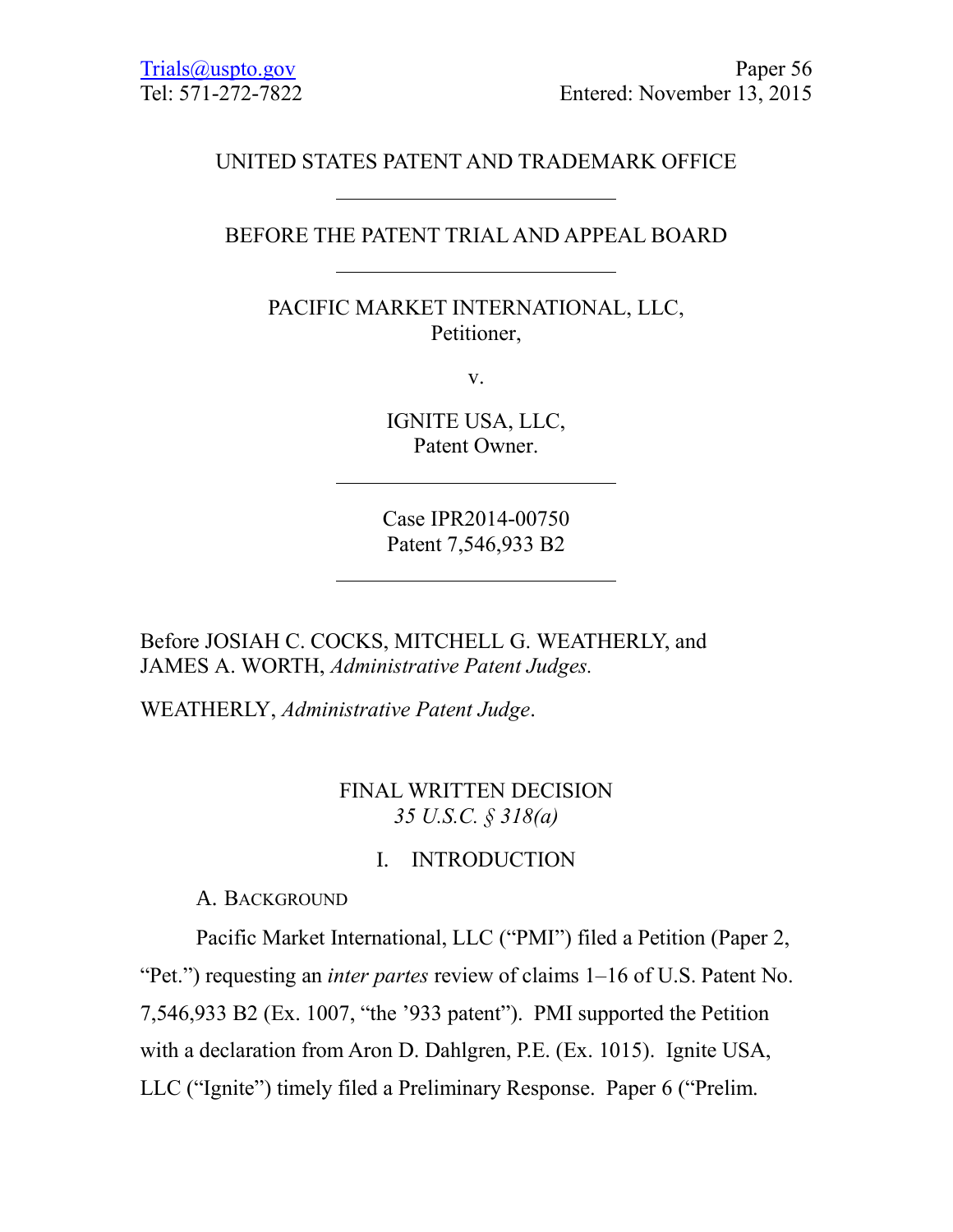Resp."). On November 19, 2014, based on the record before us at the time,

we instituted an *inter partes* review of claims 1, 2, 4–11, and 13–16, Paper

10 ("Institution Decision" or "Dec."), on the following grounds:

| Reference(s)                                                                 | <b>Basis</b> | <b>Claims</b>    |
|------------------------------------------------------------------------------|--------------|------------------|
| U.S. Patent No. 3,967,748 ("Albert '748")<br>(Ex. 1001)                      | $§$ 103      | 1, 2, and $4-7$  |
| U.S. Patent No. 4,136,799 ("Albert '799")<br>(Ex. 1005)                      | § 103        | 8, 9, 13, and 14 |
| U.S. Patent No. 5,711,452 ("Chaffin") (Ex. 1006)<br>in view of Albert '748   | \$103        | 10 and 11        |
| U.S. Patent No. 4,303,173 ("Nergard")<br>$(Ex. 1003)$ in view of Albert '748 | $\S$ 103     | 15 and 16        |

Dec. 27.

After we instituted review, PMI Ignite filed a Patent Owner Response, Paper 24 ("Resp."), in opposition to the Petition, supported by the declaration of Lee A. Swanger, Ph.D., P.E. (Ex. 2008). PMI filed a Reply in support of the Petition, Paper 28 ("Reply"), supported by two additional declarations from Mr. Dahlgren (Exs. 1026, 1027).

Ignite also filed a Motion to Exclude certain evidence proffered by PMI. Paper 40 ("Motion" or "Motion to Exclude"). PMI opposed the Motion to Exclude. Paper 45 ("Mot. Opp."). Ignite filed a Reply in support of the Motion. Paper 51 ("Mot. Reply"). Ignite did not move to amend any claim in the '933 patent.

We heard oral argument on June 17, 2015. A transcript is entered as Paper 55 ("Tr.").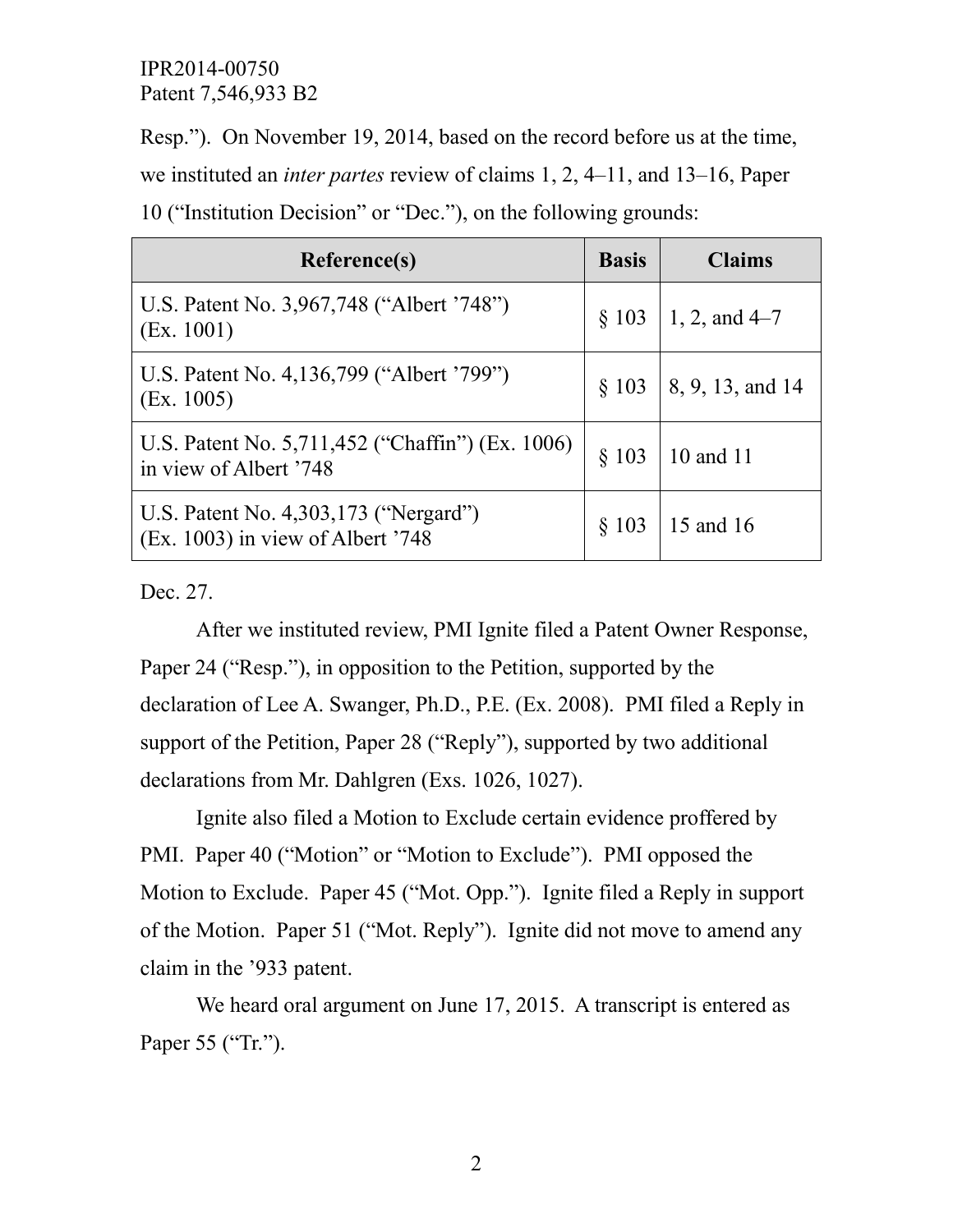For the reasons expressed below, we conclude that PMI has demonstrated, by a preponderance of evidence, that all claims for which review has been instituted are unpatentable as obvious under 35 U.S.C. § 103. We also deny Ignite's Motion to Exclude.

#### B. RELATED MATTERS

PMI identified, as a related proceeding, the co-pending lawsuit, *Ignite USA, LLC v. Pacific Market International, LLC*, No. 14-cv-856 (N.D. Ill. filed Feb. 7, 2014). Pet. 1.

C. THE '933 PATENT

The '933 patent relates to a sealed drink container with at least two trigger-actuated apertures in the lid, one through which the user drinks the beverage and another for venting pressure. Ex. 1007, 15:44–59. When the user presses the trigger, the pressure vent opens first and then the drink aperture opens. *Id*. at 20:40–50, Figs. 16–18. The sequential opening of these two apertures releases any hot gases inside the container through the vent rather than the drink aperture. *Id*. at 20:8–13. PMI and Ignite refer to the opening of a vent before opening the drink aperture as "pre-venting." *E.g*., Pet. 3, Resp. 37.

Claims 1, 8, and 15, which are independent and representative, recite:

1. A drinking container comprising:

a container body having a cavity;

- a removable lid covering the cavity, the lid having a drink aperture and a separate vent aperture; and,
- a trigger mechanism mechanically connected to a shutter adjacent the drink aperture and to a vent seal, the trigger mechanism independently moving the shutter and the vent seal from a closed position to an open position, the shutter operating to operably close and open access to the cavity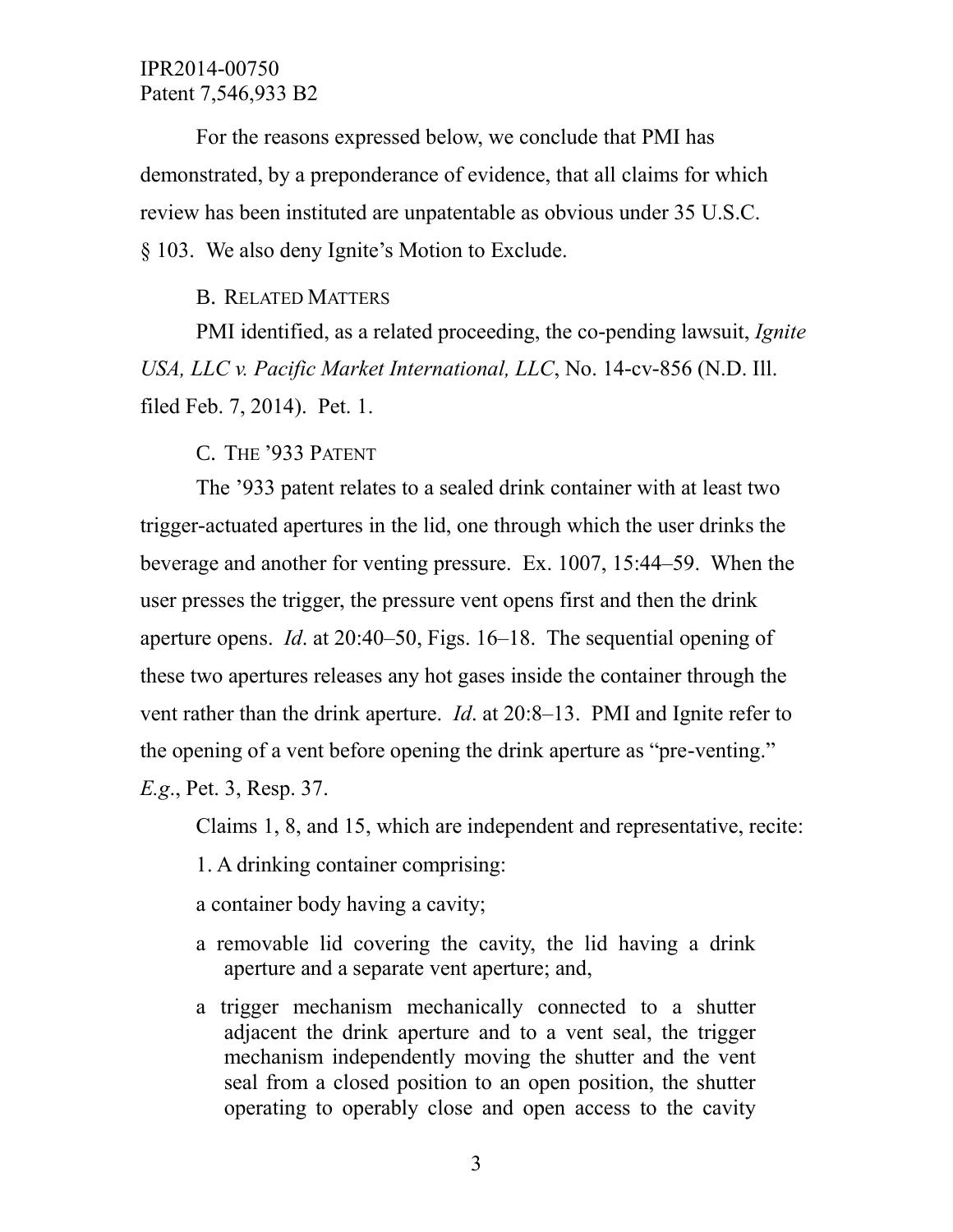> through the drink aperture, and the vent seal operating to operably close and open access to the cavity through the vent aperture, wherein the trigger mechanism has an actuation stroke, wherein the vent seal is initially actuated during a first portion of the actuation stroke of the trigger mechanism, and wherein the shutter is initially actuated during a second portion of the actuation stroke of the trigger mechanism, the first portion of the actuation stroke occurring prior in time to the second portion of the actuation stroke.

Ex. 1007, 23:34–53.

8. A drinking container comprising:

a container body having a cavity;

- a removable lid covering the cavity of the container body, the lid having a drink aperture and a vent aperture, a shutter that is moveable from a normally closed position to an open position, the shutter operably closing the drink aperture from the cavity in the closed position, the shutter positioned within the lid and below the drink aperture, and a vent seal that is moveable from a normally closed position to an open position, the vent seal operably closing the vent aperture from the cavity in the closed position, the vent seal positioned within the lid and below the vent aperture; and,
- a trigger mechanically connected to the shutter and the vent seal, the trigger having an actuation stroke, wherein the vent seal is actuated during a first portion of the actuation stroke of the trigger, wherein the shutter is actuated during a second portion of the actuation stroke of the trigger, and wherein the first portion of the actuation stroke occurs prior in time to the second portion of the actuation stroke during movement of the shutter and the vent seal from the normally closed position to the open position.

*Id*. at 24:9–31.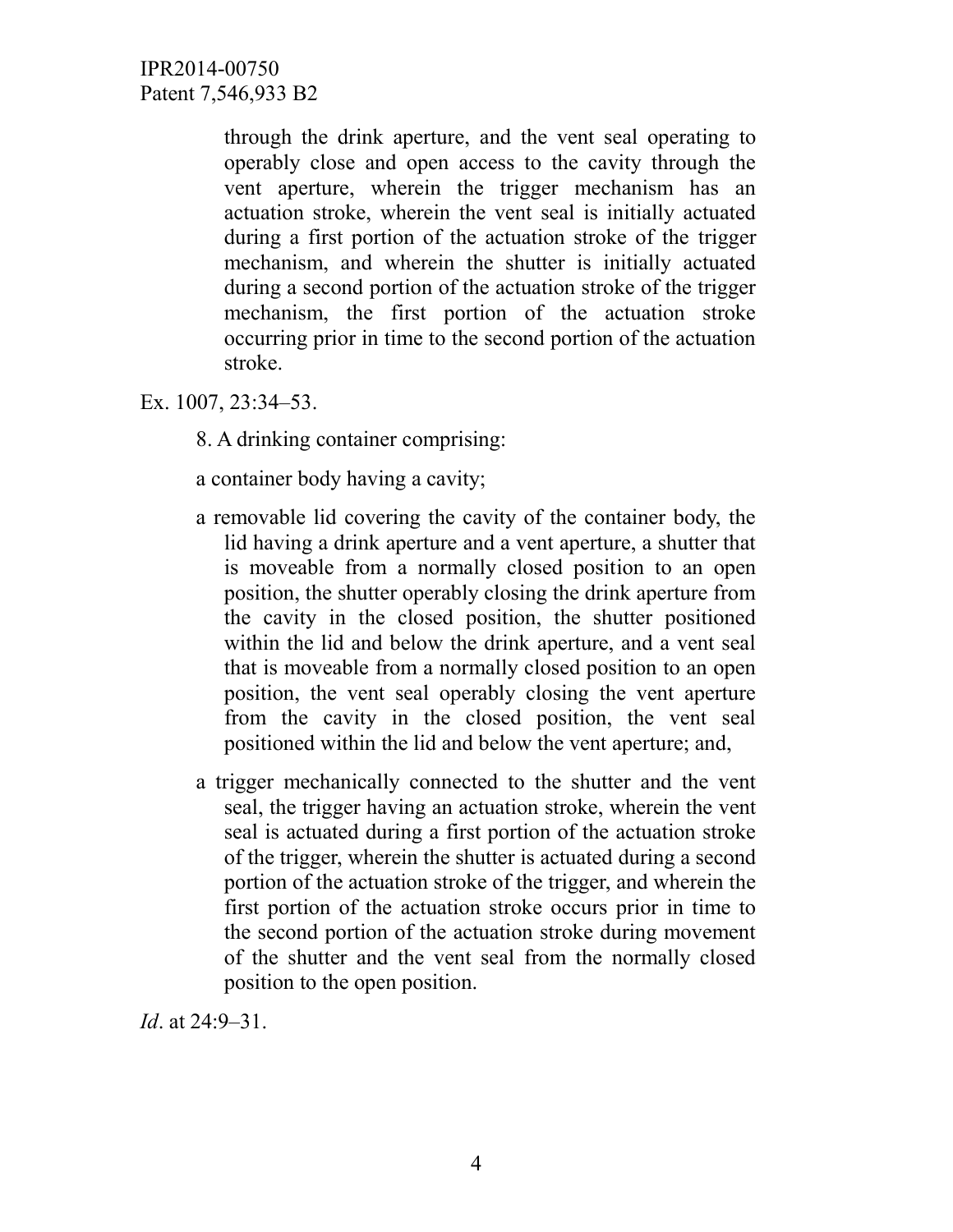15. A drinking container comprising:

a container body having a cavity and a removable lid covering the cavity, the lid having a drink aperture and a vent aperture, a shutter operably closing the drink aperture from the cavity, a vent seal operably closing the vent aperture from the cavity, the lid further having a push-button trigger mechanically connected to the shutter and the vent seal to open and close the shutter and vent seal during actuation of the trigger, wherein the portion of the trigger directly connected to the shutter and the vent seal has a linear actuation stroke transverse to a longitudinal axis of the container body, and wherein the vent seal is actuated during a first portion of the actuation stroke of the trigger, wherein the shutter is actuated during a second portion of the actuation stroke of the trigger, and wherein the shutter remains in a closed position during the first portion of the actuation stroke of the trigger.

*Id.* at 24:55–25:4.

# II. CLAIM INTERPRETATION

"A claim in an unexpired patent shall be given its broadest reasonable construction in light of the specification of the patent in which it appears." 37 C.F.R. § 42.100(b); *see also In re Cuozzo Speed Techs., LLC*, 793 F.3d 1268, 1278 (Fed. Cir. 2015) ("We conclude that Congress implicitly approved the broadest reasonable interpretation standard in enacting the AIA."). When applying that standard, we interpret the claim language as it would be understood by one of ordinary skill in the art in light of the specification. *In re Suitco Surface, Inc.*, 603 F.3d 1255, 1260 (Fed. Cir. 2010). Thus, we give claim terms their ordinary and customary meaning. *See In re Translogic Tech., Inc.*, 504 F.3d 1249, 1257 (Fed. Cir. 2007) ("The ordinary and customary meaning 'is the meaning that the term would have to a person of ordinary skill in the art in question.'" Only terms which are in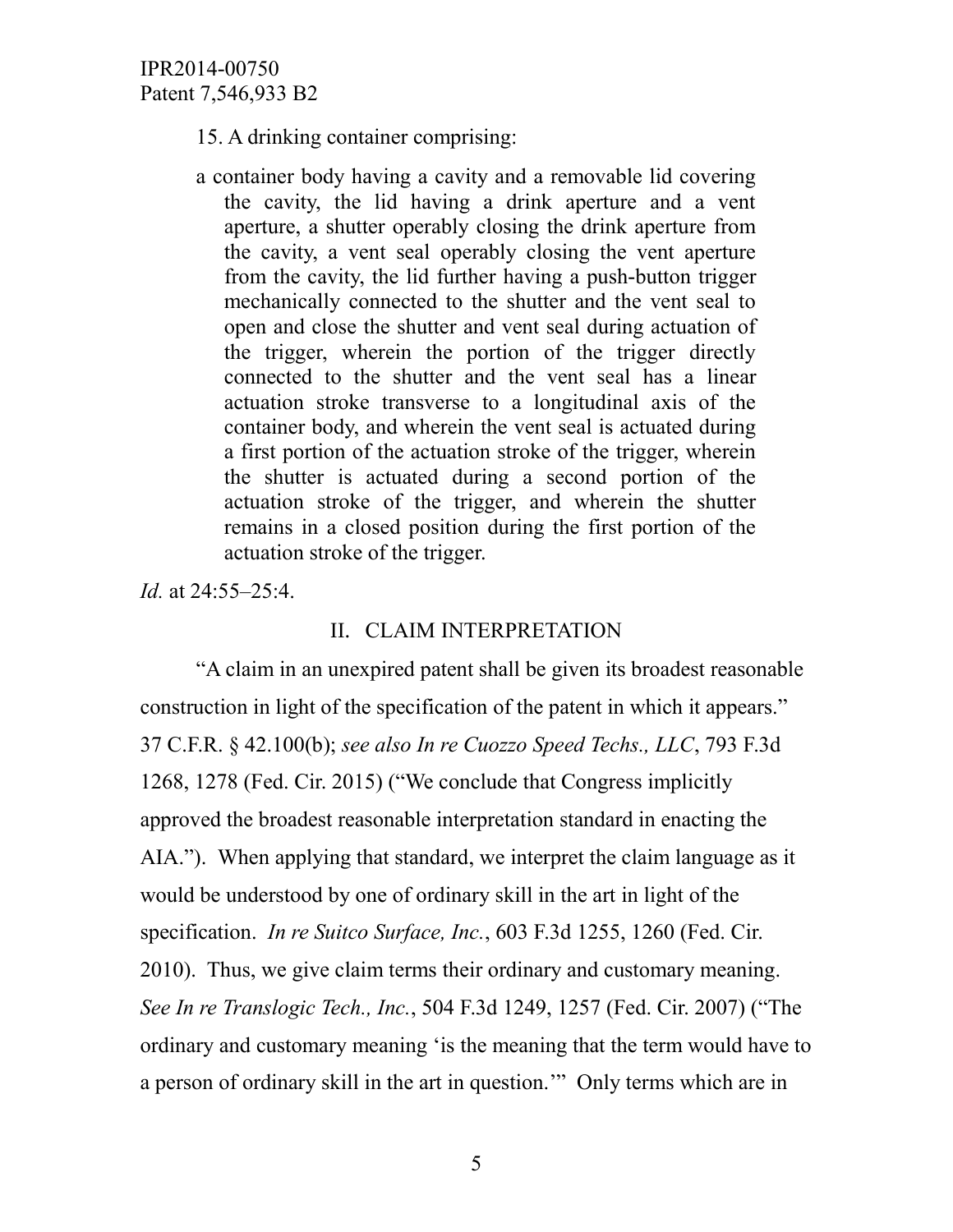controversy need to be construed, and then only to the extent necessary to resolve the controversy. *Vivid Techs., Inc. v. Am. Sci. & Eng'g, Inc*., 200 F.3d 795, 803 (Fed. Cir. 1999).

# A. OUR PRIOR INTERPRETATION OF CLAIM TERMS

At the urging of one or both of the parties, we interpreted a number of claim terms as expressed in the Institution Decision including "shutter," "transverse," "seal," "actuation stroke," and "push-button trigger." Dec. 4– 8. After our Institution Decision, the parties expressly dispute only our prior interpretation of "push-button trigger." Resp. 6–9; Reply 4–6. For the purposes of this Final Written Decision, we maintain our prior interpretations of "shutter," "transverse," "seal," and "actuation stroke," and we address only the parties' arguments regarding "push-button trigger" below.

### B. PUSH-BUTTON TRIGGER

Independent claim 15 is the only claim that expressly recites a "pushbutton trigger." *Compare* Ex. 1007, 24:55–25:4 (claim 15), *with id*. at 23:34–24:54 (claims 1–14), 25:5–26:3 (claim 16). In our Institution Decision, we adopted Ignite's proposed interpretation of "push-button trigger" as meaning "a trigger that is operated by pushing a button." Dec. 8. Ignite seeks to clarify its initially proposed interpretation such that "pushbutton trigger" means "a push-button that operates in a linear fashion transferring the input force to the trigger mechanism along the same direction, i.e., perpendicular to the touch surface of the push-button (or transverse to the longitudinal axis of the container recited in the claims)." Resp. 9. Ignite proposes its clarification out of concern that PMI seeks to "stretch the term beyond its broadest reasonable interpretation." Resp. 6.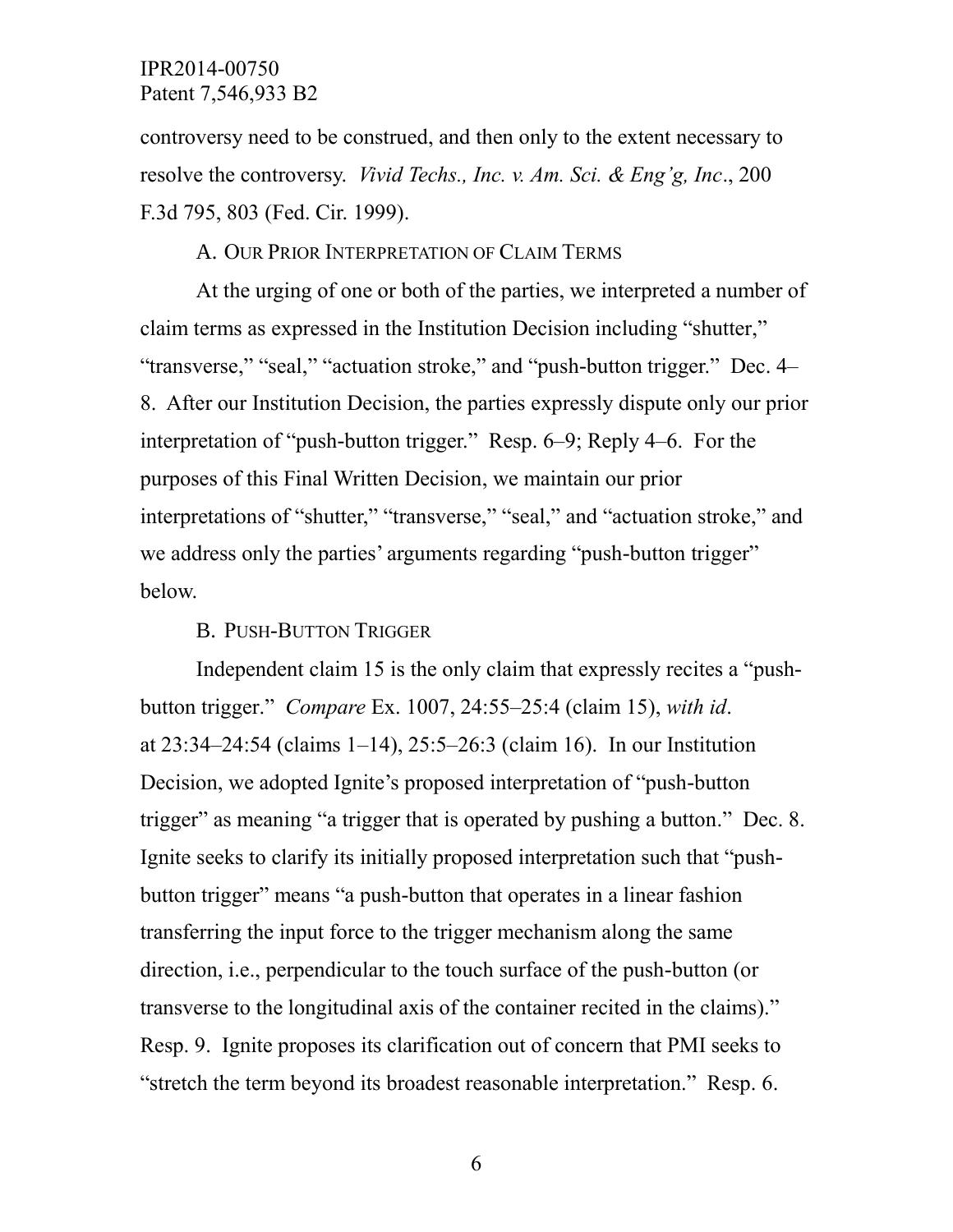Ignite cites as the basis for its concern that Mr. Dahlgren testified on cross examination that a push-button means "[s]omething that one pushes," Ex. 2010, 94:15–17, and can refer to Nergard's lever, Ex. 2011, 80:5–7.

Ignite relies upon a lay dictionary definition and testimony of Dr. Swanger to support its contention that a skilled artisan would understand "push-button" to refer to a button, knob, or disk (but not a lever) that exerts force "in a direction generally perpendicular to the touch surface of the button." Resp. 6–7 (citing Ex. 2002; Ex. 2008 ¶ 37). Ignite also relies upon the Specification describing trigger member 610 as being pushed "radially inward." Resp. 8 (citing Ex. 1007, 20:17–21). Ignite further contends that its clarified interpretation is warranted because claim 15 recites "a pushbutton trigger that has a linear actuation stroke transverse to a longitudinal axis of the container body." Resp. 8.

PMI responds that our original interpretation of "push-button trigger" was "appropriate." Reply 4. PMI also argues that Ignite's new interpretation of "push-button trigger" is (1) unsupported by the claims, specification, and drawings of the '933 patent, (2) inconsistent with our interpretation of "actuation stroke," and (3) an improper attempt to require linear movement of part of the trigger mechanism for those claims not reciting such a limitation. *Id*. at 5–6. For reasons expressed below, we agree with PMI and decline to modify our interpretation of "push-button trigger."

By its plain meaning, "push-button" is used as an adjective to modify the noun "trigger." The Specification refers to an exemplary trigger as trigger member 610 in lid assembly 514, which a user would operate by pressing a flattened surface. Ex. 1007, 20:17–21, Fig. 14 (reproduced in pertinent part below left). As shown in Figure 15 (reproduced in pertinent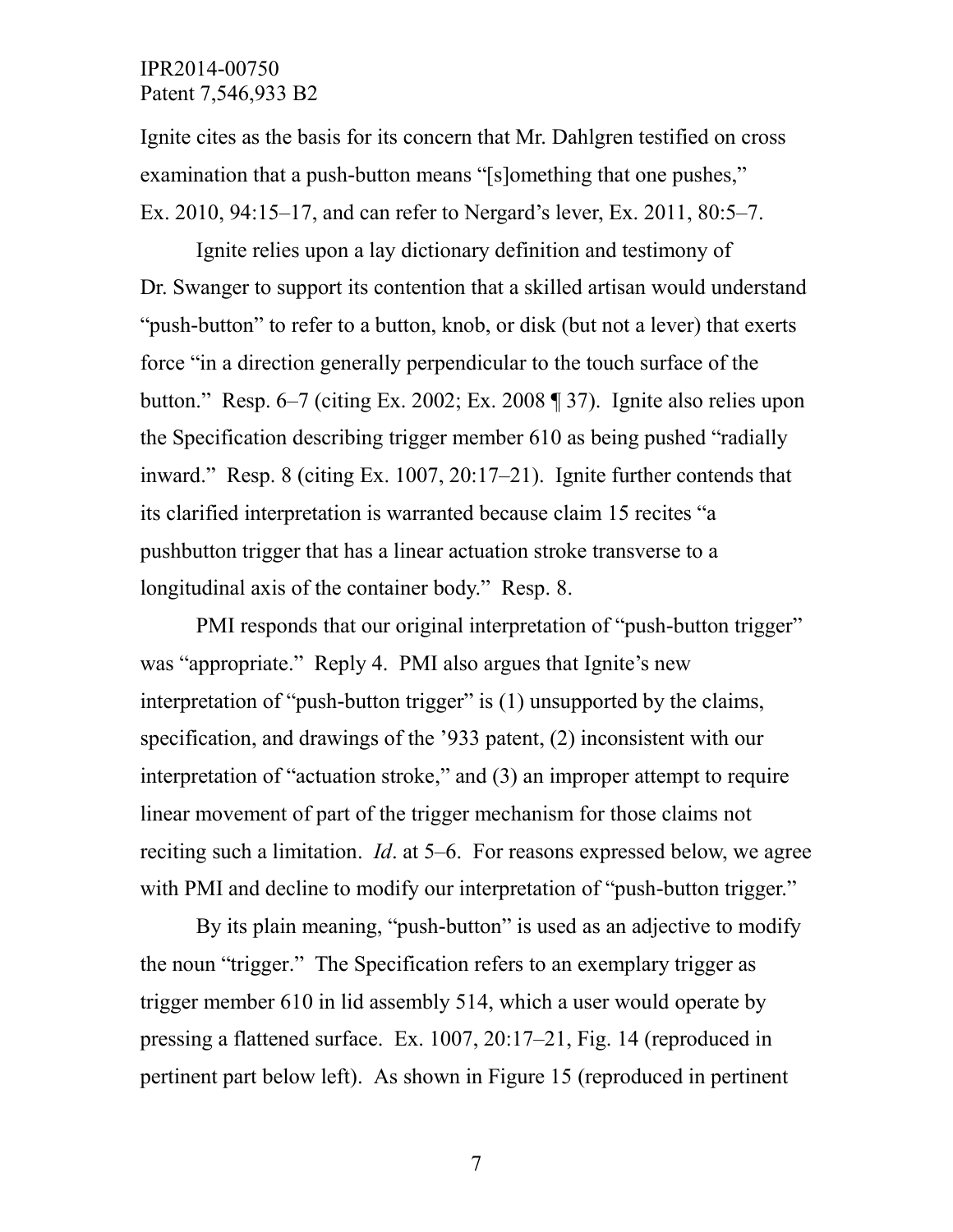part below right), trigger 610 is only one item within a complex trigger assembly 520, which also includes main body portion 694, transverse portion 696, trigger spring 644, and arms 708 among other elements. *Id*. at 18:64–19:6. Transverse portion 696 of trigger 610 "operates as a pushbutton actuator" for trigger mechanism 520 and sealing mechanism 518. *Id*. at 19:64–20:1.





The pertinent portion of Figure 14 of the '933 patent is a perspective view illustrating trigger 610 in lid assembly 514.

The pertinent portion of Figure 15 of the '933 patent is an exploded perspective view illustrating elements of trigger assembly 520.

Based on our review of the Specification, we conclude that trigger member 610 is merely an exemplary embodiment of a trigger, and we take care not to incorporate limitations into the claims that appear only in the specification. *See In re Prater*, 415 F.2d 1393, 1404–05 (CCPA 1969). We recognize that the Specification describes trigger 610 as moving "radially," which would be in a direction transverse to the longitudinal axis of the container. Nevertheless, we do not consider this disclosure to limit "pushbutton trigger" so narrowly as Ignite proposes.

To act as its own lexicographer, a patentee must "clearly set forth a definition of the disputed claim term" other than its plain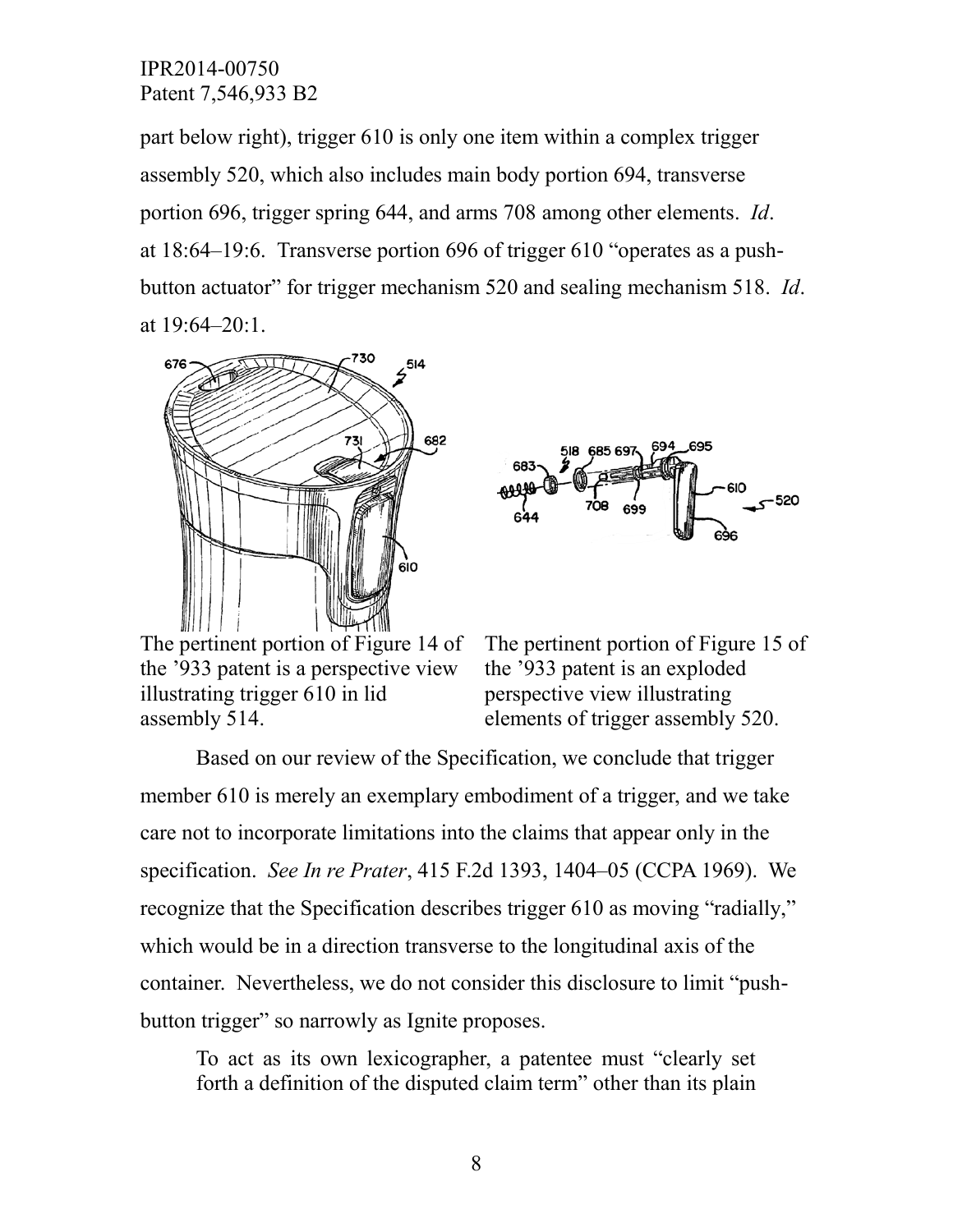and ordinary meaning. It is not enough for a patentee to simply disclose a single embodiment or use a word in the same manner in all embodiments, the patentee must "clearly express an intent" to redefine the term.

*Thorner v. Sony Comput. Entm't Am. LLC*, 669 F.3d 1362, 1365 (Fed. Cir. 2012) (internal citations omitted). If anything, the Specification merely provides support for the express limitation in claim 15 requiring a trigger that "has a linear actuation stroke transverse to a longitudinal axis of the container body." Accordingly, we do not conclude that "push-button trigger" alone requires a trigger to move along a linear actuation stroke in a particular direction.

# III. THE CHALLENGES TO PATENTABILITY

We instituted a review of the patentability of claims 1, 2, 4–11, and 13–16 of the '933 patent on the grounds that those claims may be obvious in light of various combinations of up to two of three prior art references: Albert '748, Nergard, Albert '799, and Chaffin. Dec. 8–27.

The Supreme Court in *KSR International Co. v. Teleflex Inc.*, 550 U.S. 398 (2007) reaffirmed the framework for determining obviousness as set forth in *Graham v. John Deere Co*., 383 U.S. 1 (1966). As observed by the Court in *KSR*, the factual inquiries set forth in *Graham* that are applied for establishing a background for determining obviousness under 35 U.S.C. § 103(a) are summarized as follows:

- 1. Determining the scope and content of the prior art.
- 2. Ascertaining the differences between the prior art and the claims at issue.
- 3. Resolving the level of ordinary skill in the pertinent art.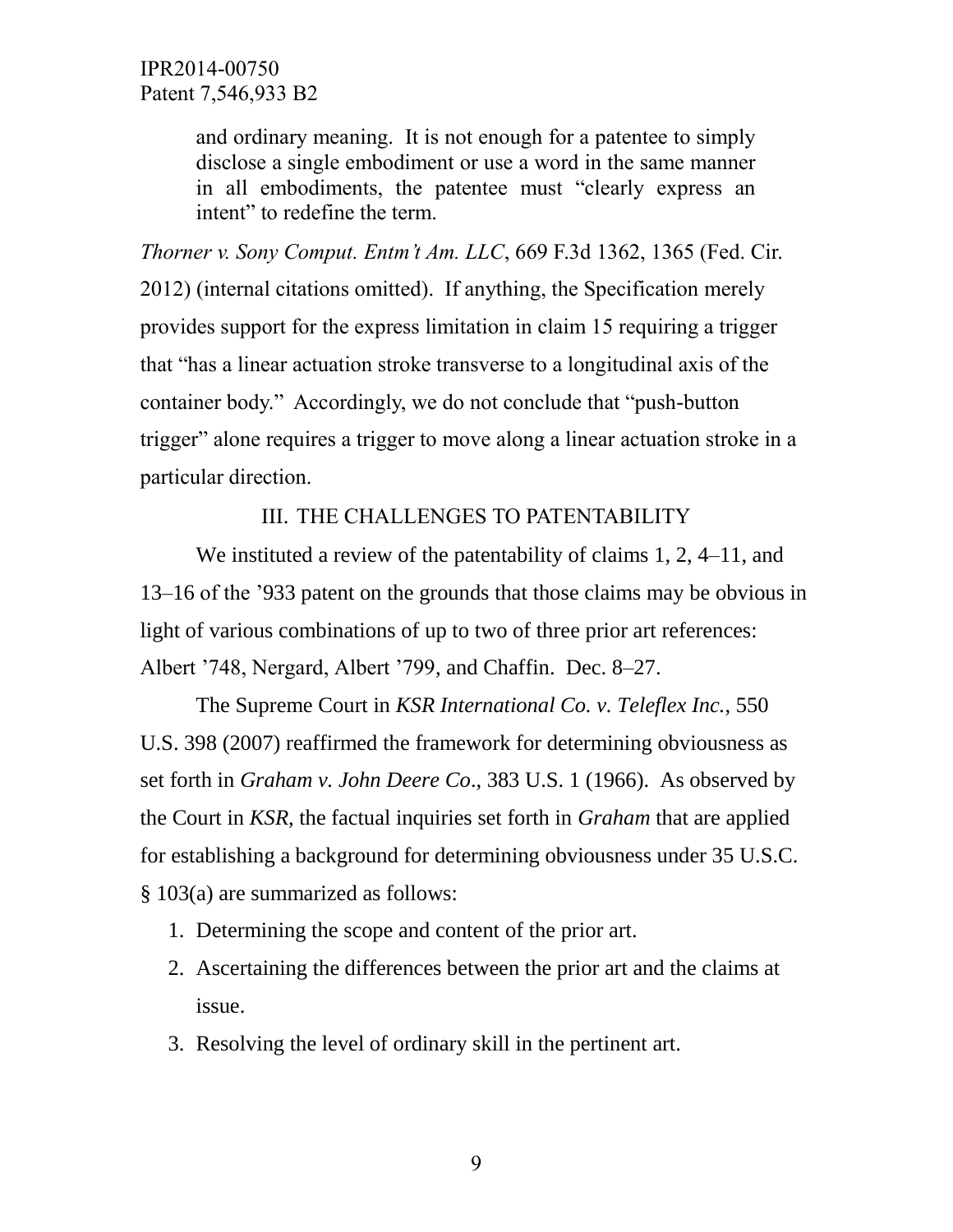4. Considering objective evidence present in the application indicating obviousness or nonobviousness.

*KSR*, 550 U.S. at 406. With these standards in mind, we address each challenge below.

A. THE PARTIES' POST-INSTITUTION ARGUMENTS

In our Institution Decision, we concluded that PMI demonstrated a reasonable likelihood that it would prevail in showing that: (1) Albert '748 rendered claims 1, 2, and 4–7 obvious, Dec. 9–12; (2) the combination of Nergard and Albert '748 rendered claims 15 and 16 obvious, *id*. at 13–16; (3) Albert '799 rendered claims 8, 9, 11, 13, and 14 obvious, *id*. at 20–21; and (4) Chaffin and Albert '748 rendered claims 10 and 11 obvious, *id*. at 22–23.

We must now determine whether PMI has established by a preponderance of the evidence that these combinations of prior art render claims 1, 2, 4–11, and 13–16 unpatentable as obvious. 35 U.S.C.  $\S 316(e)$ . In this connection, we previously instructed Ignite that "any arguments for patentability not raised in the [Patent Owner Response] will be deemed waived." Paper 11, 2–3; *see also* 37 C.F.R. 42.23(a) ("Any material fact not considered denied may be considered admitted."). Additionally, the Board's Trial Practice Guide states that the Patent Owner Response "should identify all the involved claims that are believed to be patentable and state the basis for that belief." Office Patent Trial Practice Guide, 77 Fed. Reg. 48,756, 48,766 (Aug. 14, 2012).

Ignite argues that Albert '748 fails to describe the "mechanically connected" trigger of independent claim 1, Resp. 49–54, and the "deflector plate" of dependent claim 7, *id*. at 54–55. Ignite also argues that Albert '799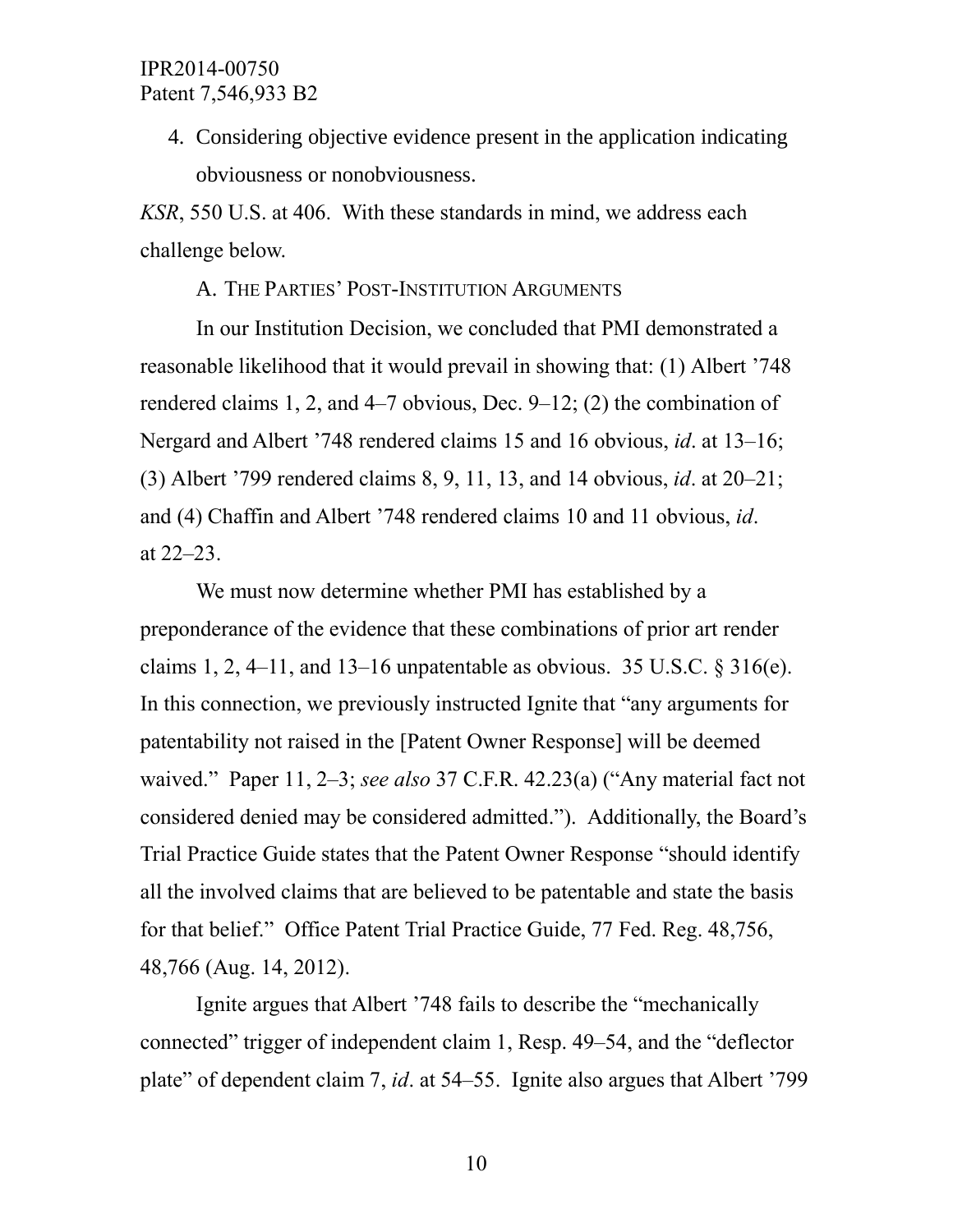fails to describe the "mechanically connected" trigger of independent claim 8. *Id*. at 56–57. Ignite also contends that Nergard does not describe the "push-button trigger" or "vent seal" recited in independent claim 15. *Id*. at 10–12 (addressing "push-button trigger"), 37–39 (addressing "vent seal"). Ignite further argues that it is improper to combine Nergard and Albert '748 or modify Nergard to include features of Albert '748. *Id*. at 12–37. Lastly, Ignite contends that the combination of Chaffin and Albert '748 fails to describe "a vent chamber between the vent seal and the vent aperture . . . and wherein the trigger extends partially through the vent chamber" as recited in dependent claim 11. *Id*. at 58–60.

Ignite does not present persuasive evidence or argument on the remaining elements of the claims, that is, those elements other than the "mechanically connected" trigger, "deflector plate," "push-button trigger," "vent seal," and "vent chamber." *See id*. at 9–60. Accordingly, with regard to all other limitations of the claims, the record now contains unrebutted arguments and evidence presented by PMI regarding the merits of the teachings of Albert '748 (for claims 1, 2, and 4–7), Nergard combined with Albert '748 (for claims 15 and 16), Albert '799 (for claims 8, 9, 13, and 14), and Chaffin combined with Albert '748 (for claims 10 and 11). We agree with and adopt Petitioner's factual contentions set forth in the Petition and the Reply with regard to these limitations. We find that the preponderance of the evidence of record developed at trial supports our conclusion that PMI has set forth how the alleged prior art teaches or suggests those other limitations of the reviewed claims. Accordingly, we do not address these other limitations in our discussion below.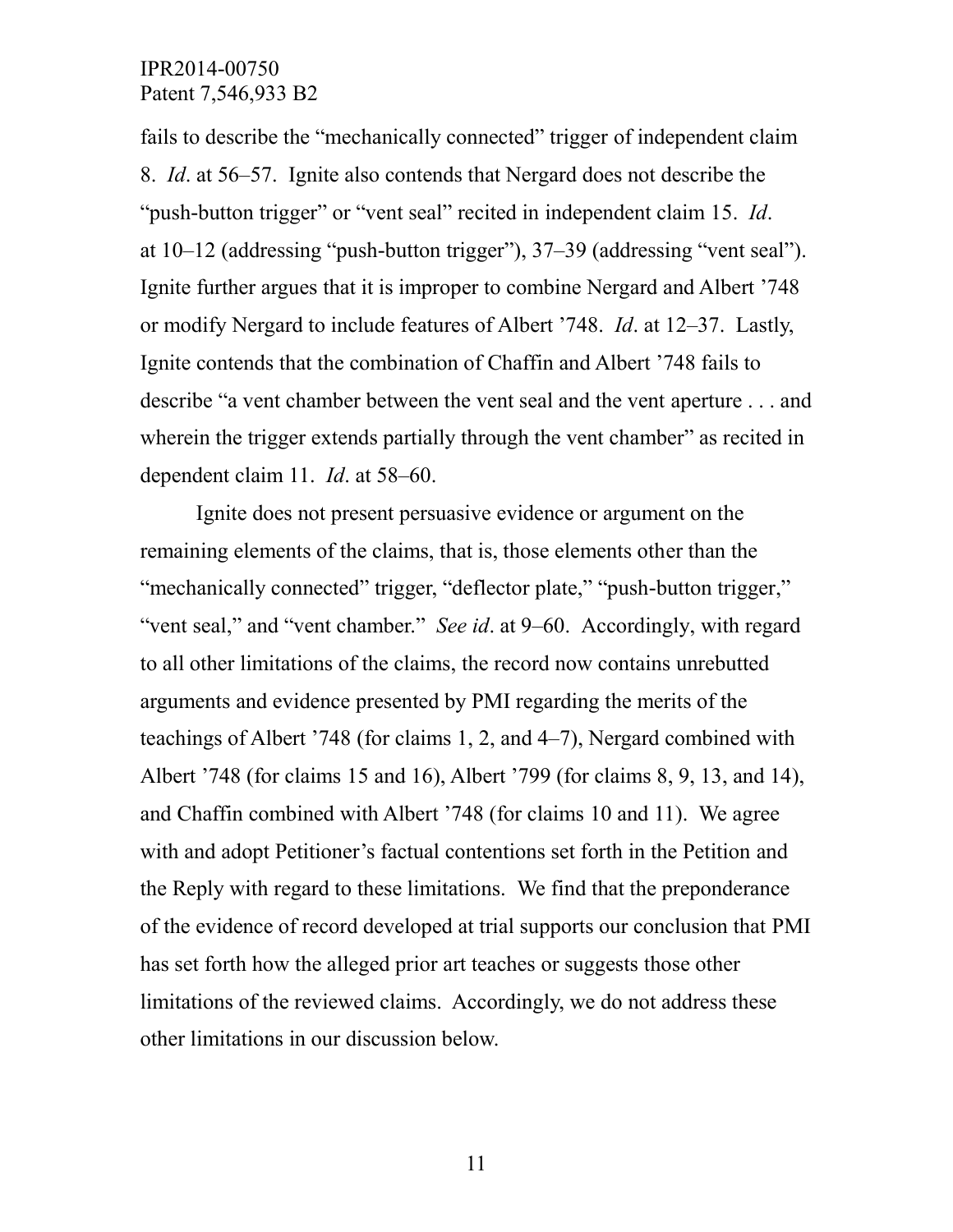B. OBVIOUSNESS OF CLAIMS 1, 2, AND 4–7 IN VIEW OF ALBERT '748

Claim 1 is an independent claim, and each of claims 2 and 4–7 depends directly from claim 1. We preliminarily determined that PMI had established a reasonable likelihood of showing that Albert '748 renders all these claims unpatentable as obvious. Dec. 9–12. Ignite contends that Albert '748 fails to render claims 1, 2, and 4–7 obvious because Albert '748 does not describe a trigger "mechanically connected" to the "shutter." Resp. 51–56. Ignite also separately argues in support of the patentability of dependent claim 7 based upon limitations introduced in that claim. *Id.* at 56–57. We address each argument below.

#### *1. Claims 1, 2, and 4–6*

PMI sets forth in detailed claim charts the way in which Albert '748 describes every element of claims 1, 2, and 4–6. Pet. 12–20. PMI identifies Albert '748's valve member 30 and the associated O-ring 32 on movable member 38 as the claimed shutter. *Id*. at 16–17. PMI identifies O-ring pressure relief valve 78 as the "vent seal," which is carried on plunger 76. *Id*. at 16–17; Reply 16 (citing Ex. 1001, 4:33–36). Movable member 38 rides within bore 74 of plunger 76 in a manner that constitutes a "lost motion" relationship between plunger 76 and movable member 38. Pet. 16 (citing Ex. 1001, 4:67–5:6). The combination of movable member 38 and plunger 76 are identified as the claimed trigger mechanism. Pet. 16; Ex. 1015 ¶ 45. Figure 2 of Albert '748, which is reproduced below, illustrates aperture shutter (O-ring 32 on valve 30), vent seal (O-ring 78) and the mechanism resulting in a lost-motion relationship between the shutter and the vent seal.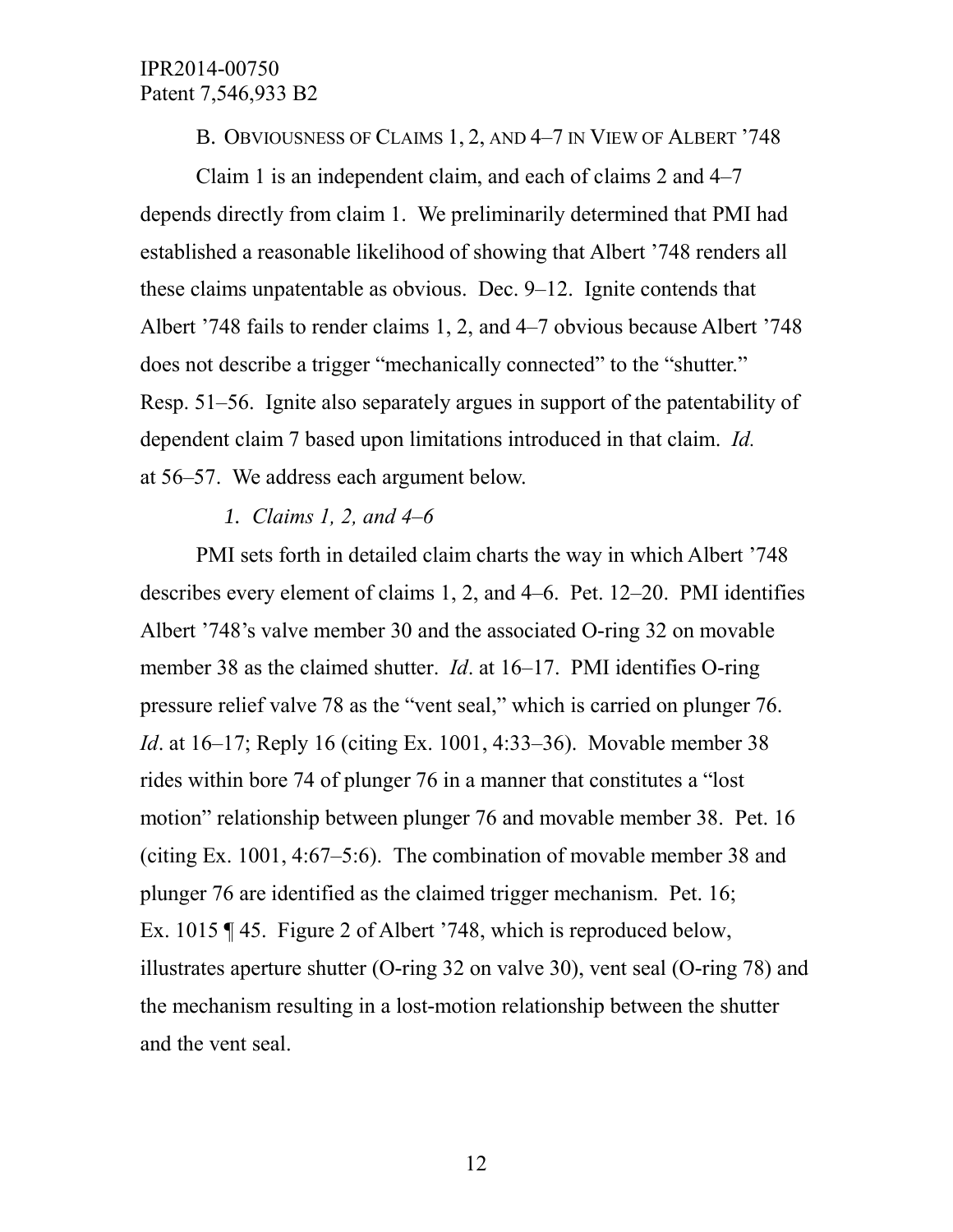

Figure 2 of Albert '748 is an enlarged fragmentary sectional view that illustrates a two-seal mechanism in which O-ring 78 unseals before O-ring 32 when knob 96 is pressed.

Ignite contends that PMI identifies movable member 38 and plunger 76 as the "trigger mechanism" and valve member 30 as the "drink aperture shutter." Resp. 49–50. Claim 1 requires that the trigger be "mechanically connected" to the "shutter adjacent the drink aperture" and the "vent seal." Ex. 1007, 23:38–39. Ignite argues that Albert '748's valve member 30 (i.e., the identified shutter) is not "mechanically connected" to movable member 38 (i.e., the identified trigger). Resp. 50. Ignite contends that valve member 30 and movable member 38 are "a single, integrally formed component." *Id*. at 52 (citing Ex. 1001, Figs. 2, 5; Ex. 2008 ¶ 85). Ignite's argument implies that the shutter and trigger must be separate components to be capable of being mechanically connected. Resp. 52–54.

Ignite's argument is unpersuasive. Ignite mischaracterizes PMI's mapping of Albert '748 to the claimed shutter, trigger, and vent seal. PMI identifies valve 30 and O-ring 32 as the shutter and member 38 and plunger 76 as the trigger. Pet. 16–17. Albert '748 describes a space between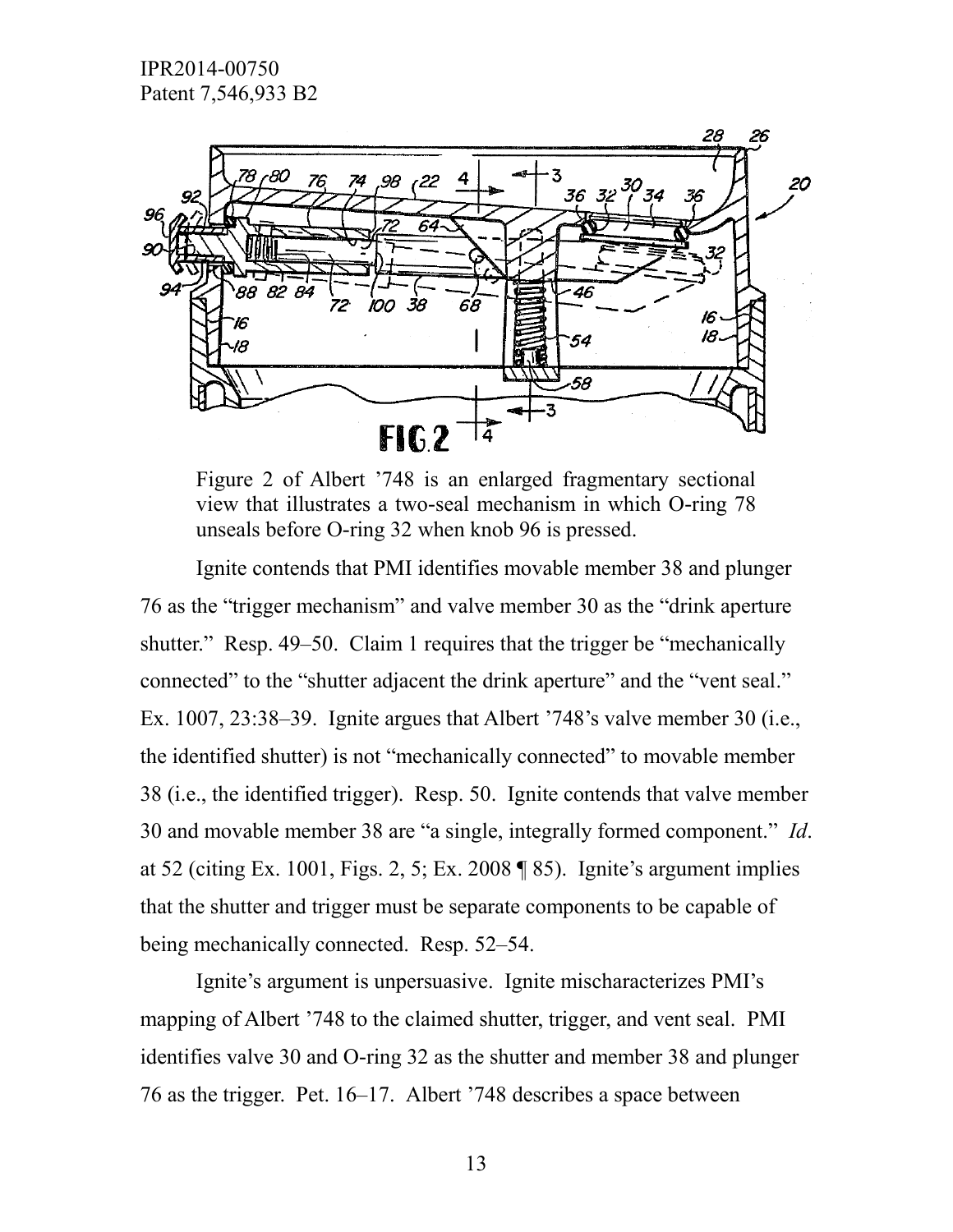abutment shoulder 100 on movable member 38 and abutment end 98 on plunger 76. Ex. 1001, 4:63–66. Because this space between these abutments exists, when a user of Albert '748's cup presses knob 96, O-ring 78 unseals a vent first and then O-ring 32 unseals a drink opening.<sup>1</sup> Pet. 17 (citing Ex. 1001, 4:67–5:6). PMI persuades us that the trigger (Albert '748's plunger 76 combined with member 38) is mechanically connected to both the shutter (O-ring 32 on valve 30) and the vent seal (O-ring 78). The '933 patent describes essentially the same type of "mechanically connected" relationship between vent seal 683, which is an O-ring seated on shaft 694 of the trigger mechanism 520. Ex. 1007, 19:36–39, Figs. 15–18.

As stated in part II.A above, we are persuaded that PMI has identified how Albert '748 describes all other elements of claims 1, 2, and 4–6. Accordingly, we conclude that PMI has demonstrated by a preponderance of the evidence that Albert '748 renders claims 1, 2, and 4–6 unpatentable as obvious under § 103.

#### *2. Claim 7*

 $\overline{a}$ 

Claim 7 depends upon claim 1 and further recites "a deflector plate adjacent the vent aperture, wherein the deflector plate directs vapor being expelled out of the vent aperture transverse to a longitudinal axis of the container body." Ex. 1007, 24:5–8. PMI contends that knob 96 of Albert '748 constitutes the claimed deflector because it would redirect vapor expelled from opening 88 in a "360 degree pattern . . . with most of the vapor being redirected in a direction transverse (i.e., lying across, not

<sup>&</sup>lt;sup>1</sup> Albert '748 discloses that this spacing provides for a "lost motion" relationship" between plunger 76 and movable member 38, i.e., the mechanism which provides for pre-venting of pressure from hot coffee. Ex. 1001, 2:44–48, 4:67–5:6.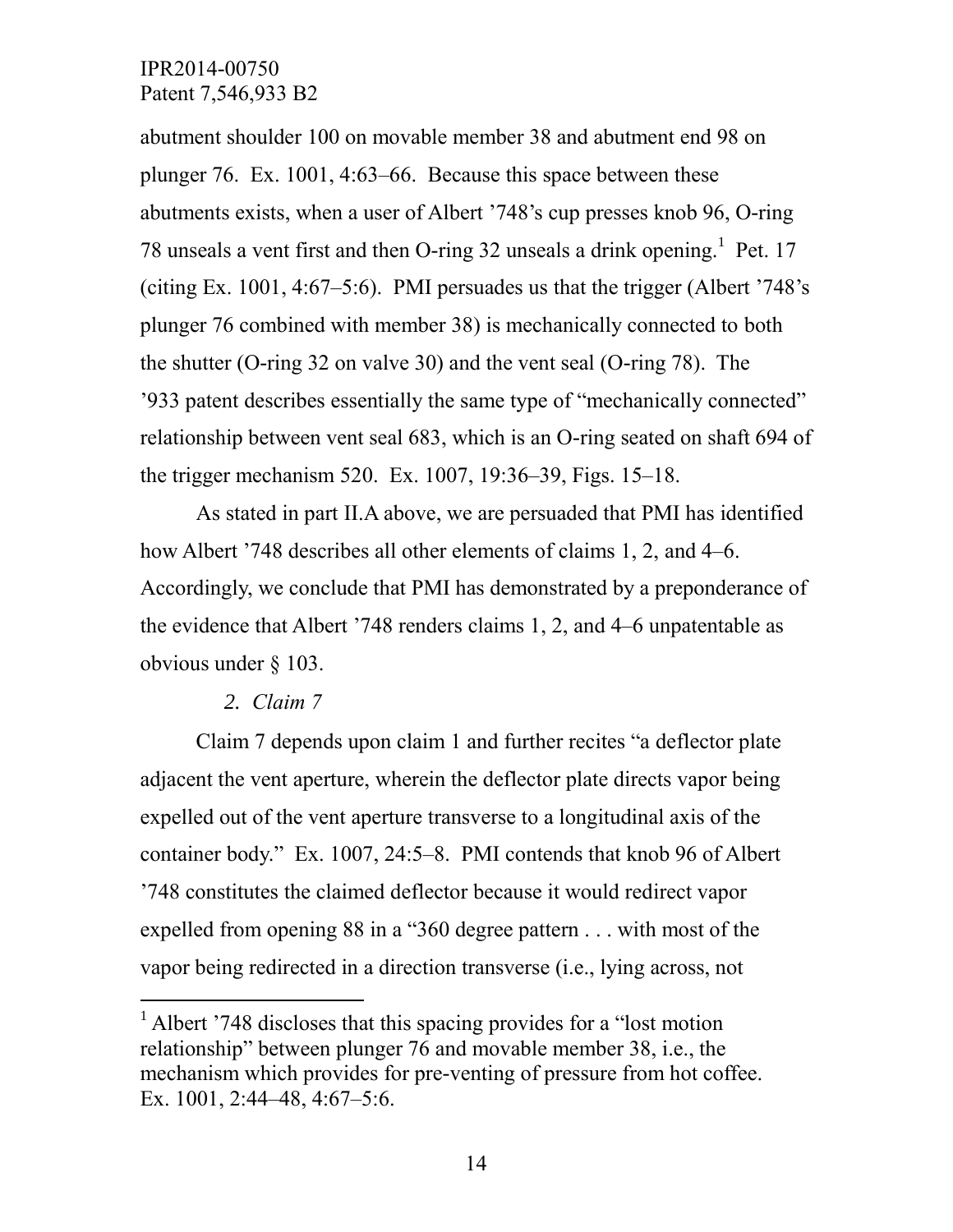parallel) to the longitudinal axis of the body of the container 10." Pet. 21 (citing Ex. 1015 ¶ 62). The pertinent portion of Figure 2 of Albert '748, reproduced at right, illustrates how a flange on knob 96 would, when pressed by a user, be in a position (shown in dotted lines) to deflect vapor emanating from opening 88.



Ignite contends that claim 7 requires that "all—not just 'most'—of the vapor be expelled in the transverse direction." Resp. 55. Ignite supports its argument primarily with testimony from Dr. Swanger. *Id*. (citing Ex. 2008 ¶¶ 80–84). Ignite also relies on the following passage from the Specification: "Specifically, the vent deflector plate 731 *prevents any vapor from being directed upwardly from the vent aperture 682, and rather directs it sideways away from the user*." Resp. 55 (quoting Ex. 1007, 18:7–10 emphasis added). Based on this passage, Ignite argues that claim 7 requires all vapor to be directed transversely because the "obvious purpose of the deflector plate is to protect the user by directing hot gases away from the user." Resp. 55.

Ignite's argument is unpersuasive. First, claim 7 recites a structure, the "deflector plate" that "directs vapor being expelled out of the vent aperture transverse to a longitudinal axis of the container body." Claim 7 does not recite that the deflector plate "prevents" vapor from being directed along the longitudinal axis or that "all" vapor is directed transversely. Rather, claim 7 merely requires that the plate direct vapor transversely. Because the claim is open-ended (by reciting "comprising"), the claim limitation is met by any deflector that directs some vapor in the recited direction. We have broadly interpreted "transverse" as meaning "situated or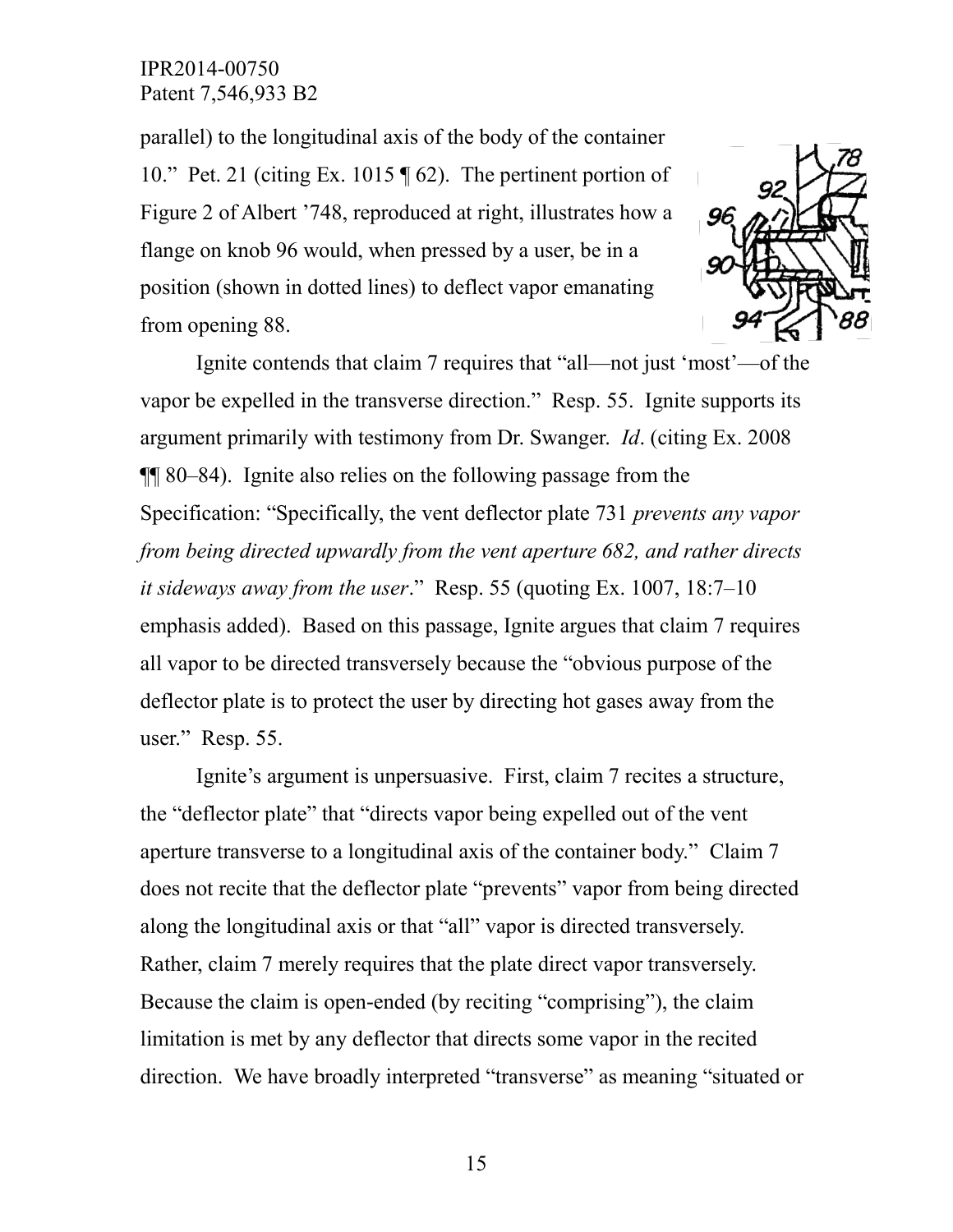lying across," Dec. 5, and Ignite does not contest that interpretation, Resp. 54–55. Ignite also does not dispute that knob 96 of Albert '748 directs most of the vapor in the transverse direction. Resp. 56–57.

Knob 96 of Albert '748 deflects vapor in a 360-degree flow pattern in all directions in the plane illustrated by the line on the left hand portion of Ignite's annotated version of Albert '748's Figure 2, which is reproduced below, at right. Therefore, most of the vapor flows in various directions

transverse to the longitudinal axis of the container, and a small amount flows in the direction defined by the longitudinal axis of the container. Any direction in that plane, however, that is not parallel to the longitudinal axis of the container meets the "transverse" requirement of claim 7.



On the record before us, we are persuaded that PMI has demonstrated by a preponderance of evidence that Albert '748 describes a deflector plate that "directs vapor being expelled out of the vent aperture transverse to a longitudinal axis of the container body" as introduced in claim 7. Because of the open-ended nature of claim 7, it is of no import that knob 96 of Albert '748 also directs some of the vapor being expelled from opening 88 in a direction parallel to the longitudinal axis of container 10. As stated in part II.A above, we are persuaded that PMI has identified how Albert '748 describes all other elements of claim 7. Accordingly, we conclude that PMI has demonstrated by a preponderance of the evidence that Albert '748 renders claim 7 unpatentable as obvious under § 103.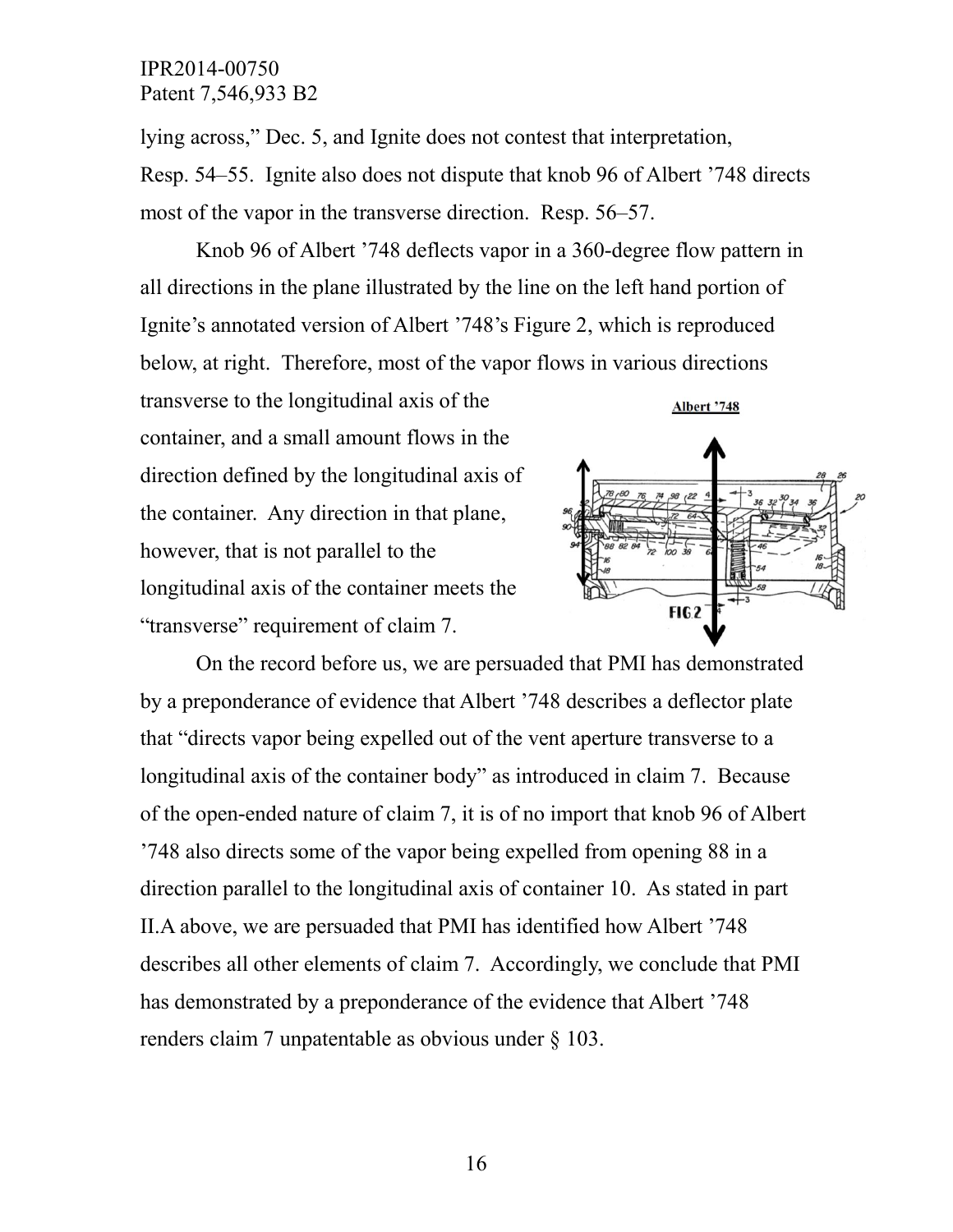C. OBVIOUSNESS OF CLAIMS 15 AND 16 IN VIEW OF THE COMBINATION OF NERGARD AND ALBERT '748

PMI provides argument, detailed claim charts with citations to prior art, and testimony that illustrate how the combination of Nergard and Albert '748 teach each requirement of claims 15 and 16. Pet. 29–36. Ignite raises a number of arguments to counter PMI's challenge, and we address each in turn below.

# *1. Nergard's Alleged Failure to Describe a "Push-button Trigger" or a "Vent Seal"*

Ignite contends that Nergard fails to describe the recited "push-button trigger" or the "vent seal" of independent claim 15. Resp. 10–12 (regarding "push-button trigger"), 37–39 (regarding "vent seal"). We find Ignite's arguments unpersuasive because Ignite fails to address the challenge as presented by PMI, which is based on the combination of Nergard and Albert '748. *See generally In re Merck & Co*., 800 F.2d 1091, 1097 (Fed. Cir. 1986) (non-obviousness cannot be established by attacking references individually when rejection is based upon the teachings of a combination of references). For example, PMI identifies the manner in which Albert '748 teaches the "push-button trigger" in the form of its knob 96, Pet. 33–34 (citing Ex. 1001, 4:47–50), and a "vent seal" in the form of O-ring 78, Pet. 35 (citing Ex. 1001, 4:67–5:6); Reply 14 (citing Ex. 1001, 4:31–36, Fig. 2). Ignite fails to address whether Albert '748 describes the claimed "push-button trigger" or "vent seal." Resp. 10–12 (regarding "push-button trigger"), 37–39 (regarding "vent seal"). We, therefore, are not persuaded by Ignite's argument that Nergard's alleged failure to describe ether a "pushbutton trigger" or a "vent seal" defeats PMI's challenge to claims 15 and 16 as obvious over the combination of Nergard and Albert '748.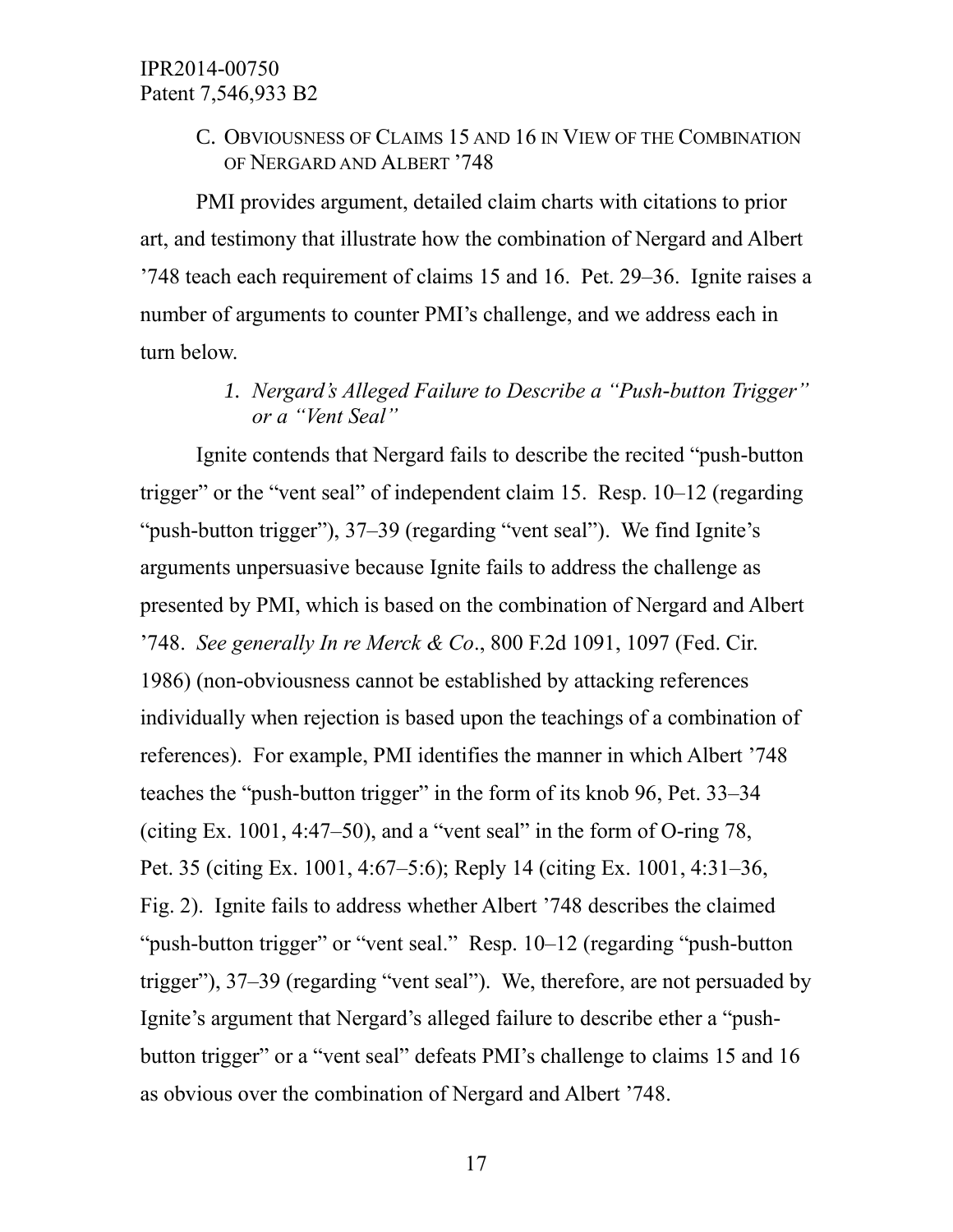#### *2. Alleged Defects in the Combination of Nergard and Albert '748*

Ignite proffers three primary arguments against the propriety of combining teachings of Nergard and Albert '748 to arrive at the drinking container of claims 15 and 16. First, Ignite argues that PMI has failed to carry its burden to set forth a prima facie case of obviousness. Resp. 12–18. Second, Ignite argues that PMI fails to establish that a skilled artisan would have been motivated to combine Nergard and Albert '748. *Id*. at 18–34. Third, Ignite argues that a skilled artisan would have had no reason to modify Nergard to include the lost-motion mechanism of Albert '748. *Id*. at 35–37. For the reasons expressed below, we find all three arguments to be unpersuasive.

### a) PMI's Alleged Failure to Establish a Prima Facie Case of Obviousness Based on Nergard and Albert '748

We previously found unpersuasive Ignite's argument that PMI had failed to make out a prima facie case that claims 15 and 16 were obvious over Nergard and Albert '748. Dec. 15–16. Nevertheless, Ignite reasserts its argument and contends that PMI does not provide "*articulated reasoning with some rational underpinning* to support the legal conclusion of obviousness." Resp. 12 (citing *KSR Int'l Co. v. Teleflex Inc.*, 550 U.S. 398, 418 (2007)). According to Ignite, "whether a combination *could* be made is not the relevant inquiry; rather, the question is whether a person of skill actually *would* do so." *Id*. at 12–13 (citing *InTouch Techs., Inc. v. VGO Comm'ns., Inc.*, 751 F.3d 1327, 1352 (Fed. Cir. 2014)). Ignite relies, in particular, on the following passage from the *InTouch* decision:

A reason for combining disparate prior art references is a critical component of an obviousness analysis; *this analysis should be made explicit*. It can be important to identify a reason that would have prompted a person of ordinary skill in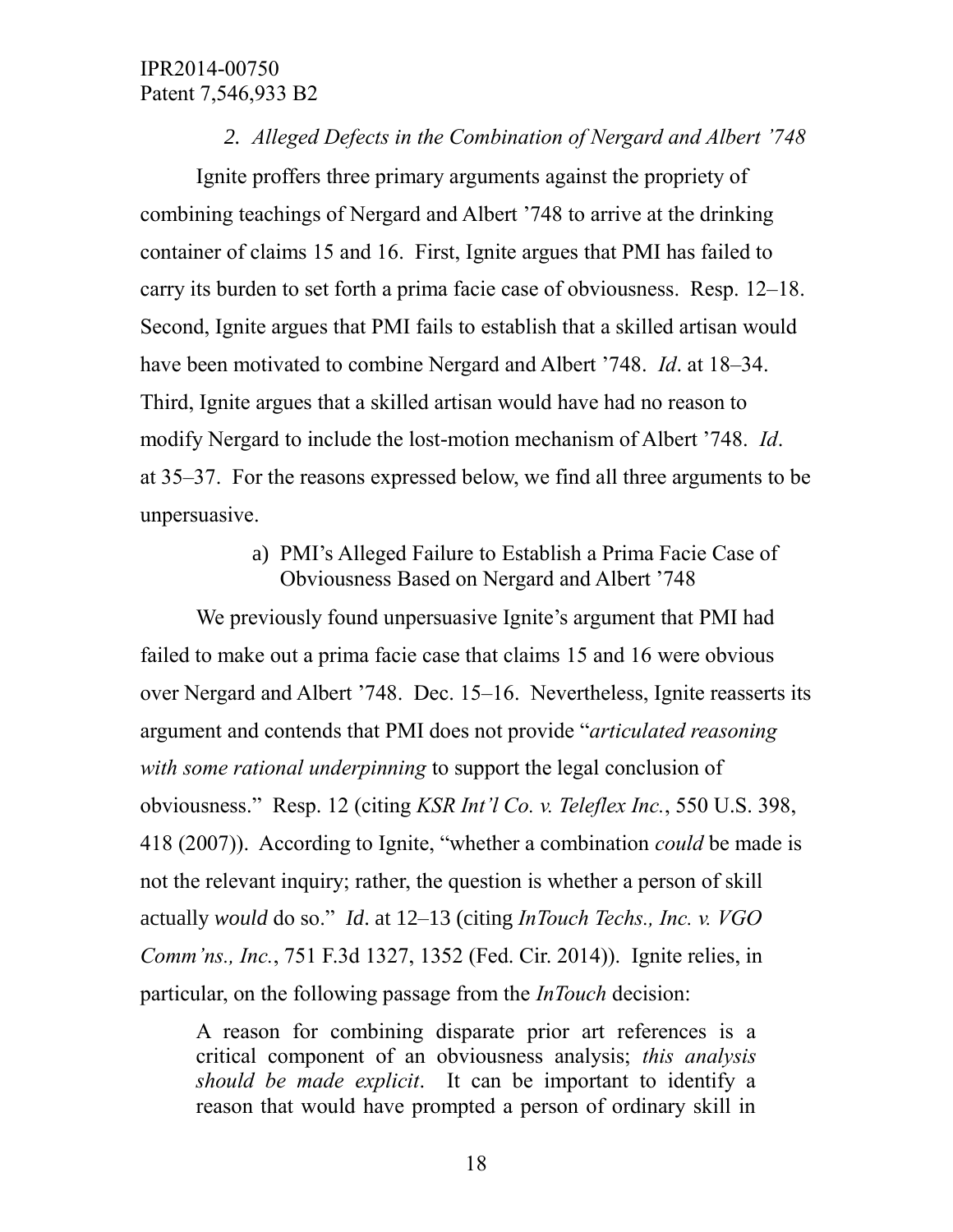the relevant field to *combine the elements* in the way the claimed new invention does . . . .

*Id*. at 13 (quoting *InTouch*, 751 F.3d at 1351 (citations and internal quotation marks omitted)(emphasis added)). Ignite contends that the *InTouch* decision thus requires that PMI provide reasoning why a skilled artisan would have incorporated the push-button trigger mechanism of Albert '748 into Nergard.

Ignite argues that the obviousness of using Albert '748's push-button trigger in Nergard's container is not supported by the suggestion in Albert '748 that it is desirable to use pre-venting in containers like Nergard's. Resp. 14–15. According to Ignite, the only reasoning that PMI argued on this point is that "a person of skill would be motivated to look to the teachings of Albert '748 for how to modify the actuating member 23 of Nergard to accomplish pre-venting." *Id*. at 14–15 (citing Pet. 25). Ignite argues that PMI's statement is not sufficient reasoning but rather a "conclusory statement" unsupported by sufficient reasoning under *InTouch*. Resp. 14. Ignite also criticizes Mr. Dahlgren's testimony about the reason to substitute Albert '748's push-button for Nergard's lever as being "circular." Resp. 15–16 (citing Ex. 1015 ¶ 78; Ex. 1026 ¶ 14). Because of PMI's allegedly faulty reasoning for substituting Albert '748's push-button for Nergard's lever, Ignite concludes that PMI has used impermissible hindsight to reconstruct the claimed drinking container from "disparate" prior art references and that we should, therefore, find in its favor. Resp. 16–17.

PMI argues that we should reject Ignite's arguments for two reasons. First, PMI contends that it sufficiently explained why a skilled artisan would have found it obvious to substitute Albert '748's push-button for Nergard's lever. Reply 6–8. Second, PMI contends that Ignite's reliance on *InTouch* is misplaced because that decision relates to combining elements from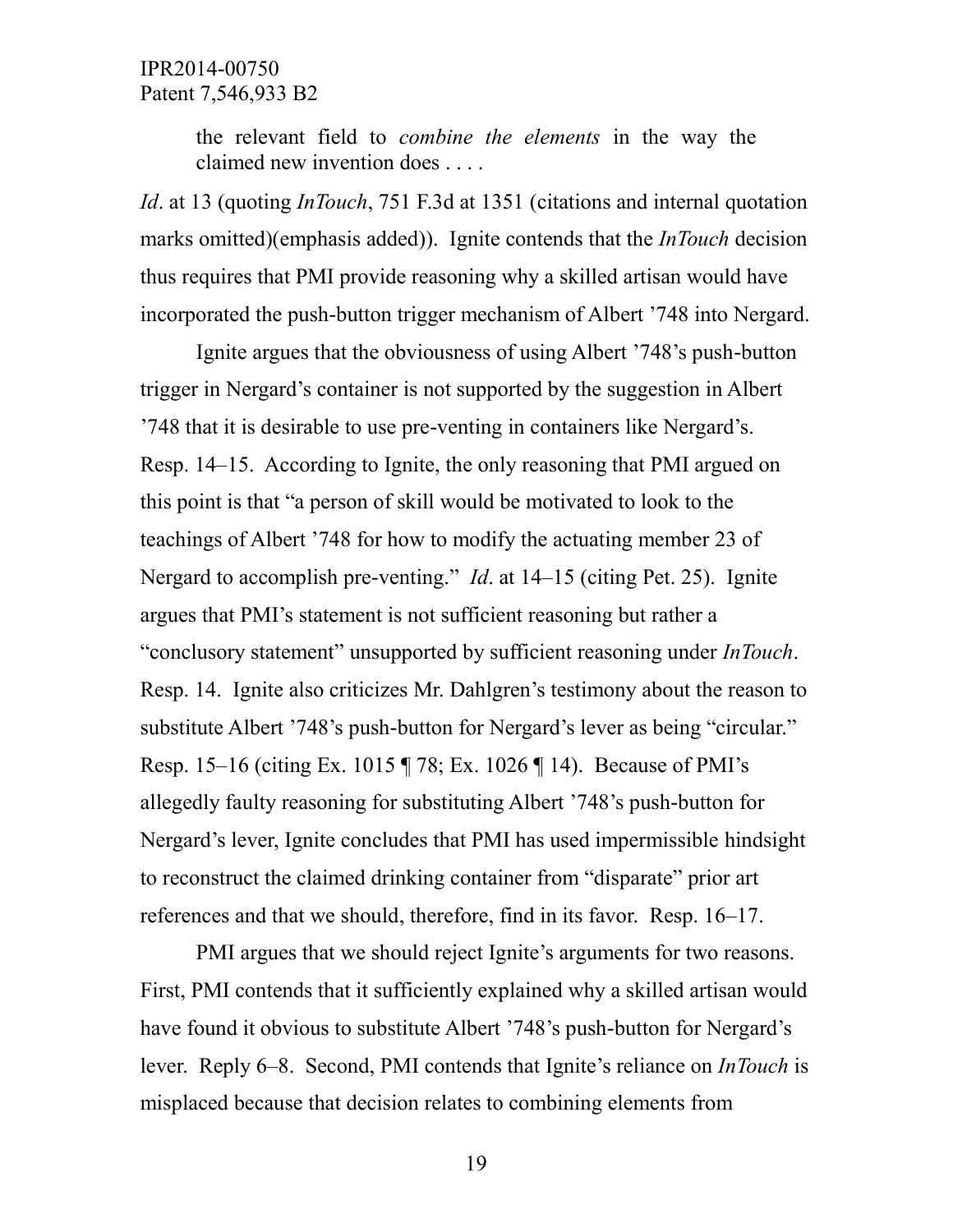"disparate" prior art references rather than simple substitution of known elements from closely related prior art such as Nergard and Albert '748. *Id*. at 6–7.

Regarding PMI's second argument, we agree that the *InTouch* decision is inapposite because the prior art references at issue in *InTouch* were "disparate" and Nergard and Albert '748 are closely related to each other. When an obviousness challenge involves more than "the mere application of a known technique to a piece of prior art ready for the improvement," a more explicit analysis of reasons to combine prior art elements should occur to facilitate review. *KSR*, 550 U.S. at 417–18. For reasons expressed below, we conclude that because PMI has established that Nergard and Albert '748 are closely related, not disparate prior art references, the *InTouch* decision is inapposite.

Regarding PMI's first argument, Nergard indisputably describes a drinking container without the claimed pre-venting feature. Ex. 1003, 4:39– 5:2. PMI relies upon Mr. Dahlgren's testimony and express language in Albert '748 to establish that a skilled artisan, upon reviewing Albert '748 and Nergard would be motivated to improve Nergard's drinking container by adding the push-button-actuated, lost-motion mechanism of Albert '748. Reply 8 (citing Ex. 1026 ¶¶ 6–10). Albert '748 recognizes the problems associated with opening a drink aperture without first relieving pressure through another valve (i.e., without pre-venting) when it criticizes two prior art patents that:

both disclose manually operable valves in drinking receptacle covers but do not provide any means by which steam and pressure may be relieved from the interior of the container before the drinking valve is opened. Consequently, both prior art devices, as disclosed in these patents, concurrently provide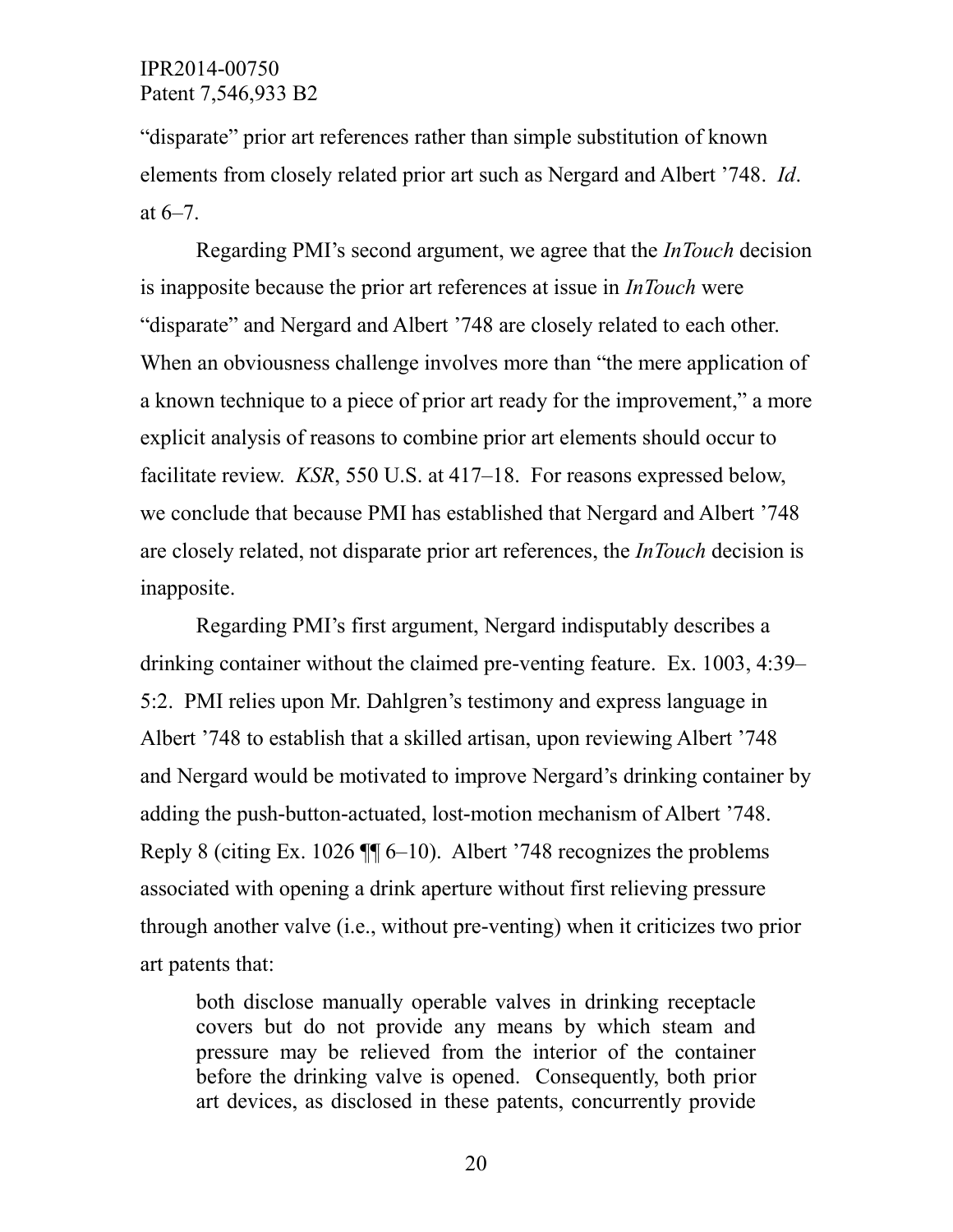> for the relief of drinking liquid and steam or pressure so that the operation of these valves is dangerous, especially when hot coffee is contained in the container and the valve is opened such as to cause the hot liquid to gush out and burn the person attempting to drink therefrom.

Ex. 1001, 1:14–25. Nergard describes a drink container that suffers from this problem. Albert '748 proposes an improvement to drinking containers like Nergard as follows:

Accordingly, it is an object of the present invention to provide a novel drinking receptacle valve means which is operable initially to relieve pressure in the drinking receptacle and subsequently to open the drinking receptacle valve after the pressure has been relieved so as to provide for safety of persons drinking hot coffee from such receptacles.

*Id.* at 2:37–43. Mr. Dahlgren testifies that a skilled artisan would have, therefore, considered it obvious to modify Nergard's drinking container by adding Albert '748's pre-venting mechanism, which Albert '748 describes in great detail. Ex. 1026 ¶ 8. He also explains that a skilled artisan would have expected the modified version of Nergard to work for the intended purpose of pre-venting the pressure inside Nergard's container. *Id*. Ignite does not address persuasively Mr. Dahlgren's testimony or Albert '748's express suggestion to modify drinking containers such as Nergard's.

Based on our review of the record, we are persuaded by PMI's argument and evidence that PMI has articulated a reason with rational underpinning to support its challenge to claims 15 and 16 as being obviousness over Nergard and Albert '748.

b) Motivation to Combine Nergard and Albert '748

Ignite argues that because Nergard describes a mug with a handle and a lever-actuated trigger, Nergard discourages using the push-button trigger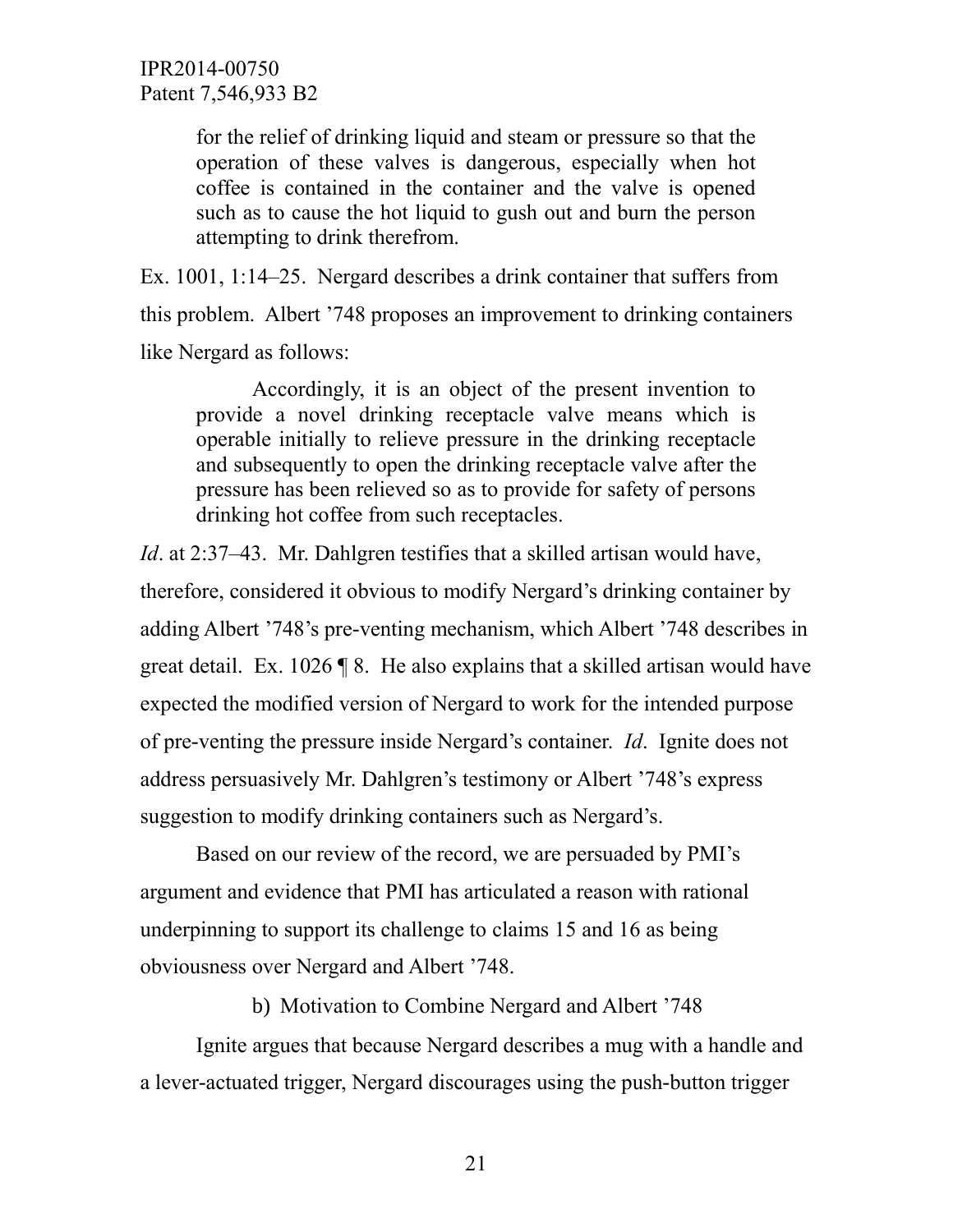of Albert '748. Resp. 18–25. Ignite relies upon Nergard's improvement over earlier containers designed by Mr. Nergard that lacked handles and included push-button triggers by adding a handle and replacing the pushbutton with a lever. *Id*. at 19–20 (citing Ex. 2003, 1:25–34, Fig. 1). Because Nergard's handle and lever are allegedly critical to Nergard's drinking container, Ignite contends that a skilled artisan would not replace Nergard's lever with a push-button as taught by Albert '748 or the lost-motion mechanism connected to Albert '748's push-button. *Id*. at 20–22.

Ignite further argues that claims 15 and 16 are not obvious over Nergard and Albert '748 because substituting Albert '748's push-buttonactuated, lost-motion trigger for Nergard's lever would change impermissibly Nergard's principle of operation and render Nergard's mug "inoperable for its intended purpose." *Id*. at 25. (citing *In re Ratti*, 270 F.2d 810, 813 (CCPA 1959), *In re Gordon*, 733 F.2d 900, 902 (Fed. Cir. 1984), and *In re ICON Health & Fitness, Inc.*, 496 F.3d 1374, 1382 (Fed. Cir. 2007)). To support this argument, Ignite proffers extensive evidence regarding human factors such as grip strength in an attempt to establish that Nergard's lever 26 is an essential component of Nergard's mug because substituting a push-button for the lever would make Nergard's mug too difficult to use. Resp. 26–33 (citing Ex. 2008 ¶¶ 14, 39, 49–51, 54–59, 61– 71). Ignite contends that its evidence establishes that Nergard's lever results in "as much as a five-fold reduction in the force necessary to activate the actuating member 23" when compared to using a push-button substituted from Albert '748. Resp. 33. Ignite then concludes that "Nergard therefore teaches away from [PMI's] proposed substitution." *Id*. at 34.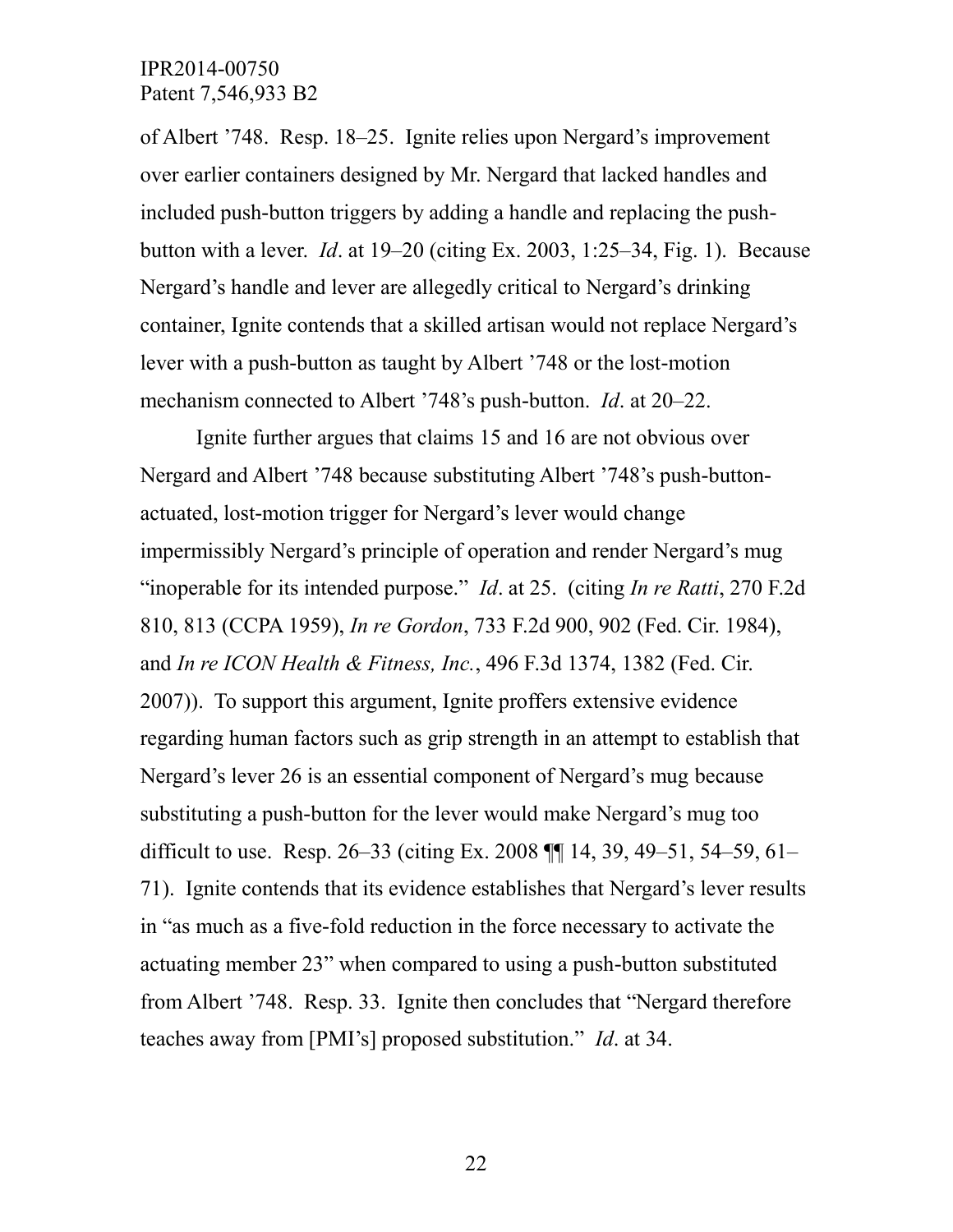Ignite's argument is unpersuasive. PMI persuasively argues that the law does not require that a proposed modification to a prior art reference be optimal. Reply 8–9; *In re Gurley*, 27 F.3d 551, 552–53 (Fed. Cir. 1994) ("A known or obvious composition does not become patentable simply because it has been described as somewhat inferior to some other product for the same use."). PMI supplies evidence that containers having handles with a push-button actuated valve were known alternatives to Nergard's lever actuated valve. Reply 9–10 (citing Exs. 1028, 1029). Ignite's expert, Dr. Swanger, agreed that substituting the push-button of Albert '748 for Nergard's lever would have been "simple" for a skilled artisan. Ex. 1032, 223:2–5, 246:1–8. PMI also provides evidence that a user would be able to apply the force required to open a modified Nergard container in which a button was substituted for the lever. Reply  $10-11$  (citing Ex.  $1026 \text{ T}$  17). We agree with PMI that, as established by the evidence of record, a skilled artisan would have considered levers and push-button actuators to be well known alternatives and that substituting a push-button for a lever would have been simple and yielded predictable results.

> c) Whether to Modify Nergard to Add Lost-Motion Feature of Albert '748

Ignite also argues that a skilled artisan would not have modified Nergard's actuating member 23 to include the lost-motion mechanism of Albert '748 because, according to Dr. Swanger, Nergard's member 23 is too short to accommodate Albert '748's lost-motion mechanism. Resp. 35–37 (citing Ex. 2008 ¶¶ 72–76). Ignite contends that Mr. Dahlgren oversimplifies the modification of Nergard's actuating member 23 to include lost-motion and overestimates the amount of space available for the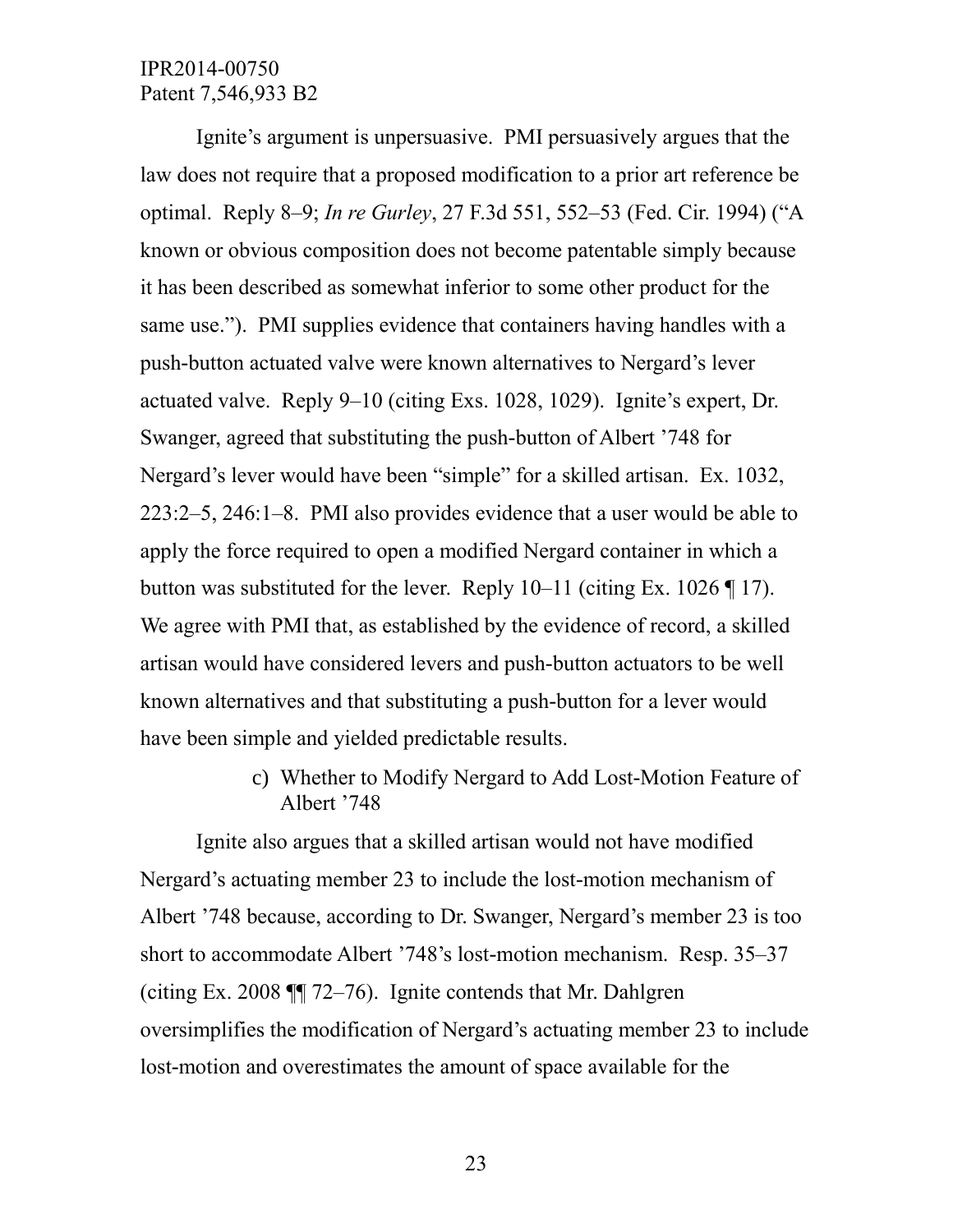modification. Resp. 36 (citing Ex. 1015 ¶ 80; Ex. 2008 ¶ 76; Ex. 2011, 67:1–69:25; Ex. 2013).

PMI argues that not only would it have been possible to add Albert '748's lost-motion mechanism to Nergard, it did so by purchasing a commercial version of Nergard's mug and modifying it to include the lostmotion mechanism of Albert '748. Reply 11–13 (citing Ex. 1027 ¶ 21). Albert '748 expressly recommends using pre-venting in drink containers to avoid the dangers associated with simultaneous opening of a drink aperture and a vent aperture. Ex. 1001, 1:14–25. Albert '748 describes its lostmotion mechanism as the preferred manner of avoiding such dangers by preventing vapor before opening the drink aperture. *Id*. at 1:34–59, 2:37–48, 4:67–5:6. During his deposition, Mr. Dahlgren testified that because implementing a lost-motion mechanism involves removing material, it necessarily would have been possible to add such a mechanism to Nergard's actuating member 23. Ex. 2011, 67:11–21. Dr. Swanger agrees that it would have been possible to incorporate a lost-motion mechanism into Nergard's lid. Ex. 1031, 120:24–121:3. Additionally, both experts agree that simply shortening Nergard's actuating member 23 to create a gap between Nergard's camming surfaces 28 and 29 would implement a lostmotion mechanism. Ex. 1027 ¶ 32; Ex. 1032, 271:15–274:9.

Based on our review of the evidence and argument, we are persuaded that a skilled artisan would have possessed sufficient skill to modify Nergard's actuating member 23 to incorporate a lost-motion mechanism as suggested by Albert '748. We are also persuaded that Albert '748 expressly suggests such a modification by recommending that a pre-venting feature be added to the lid of containers like Nergard's.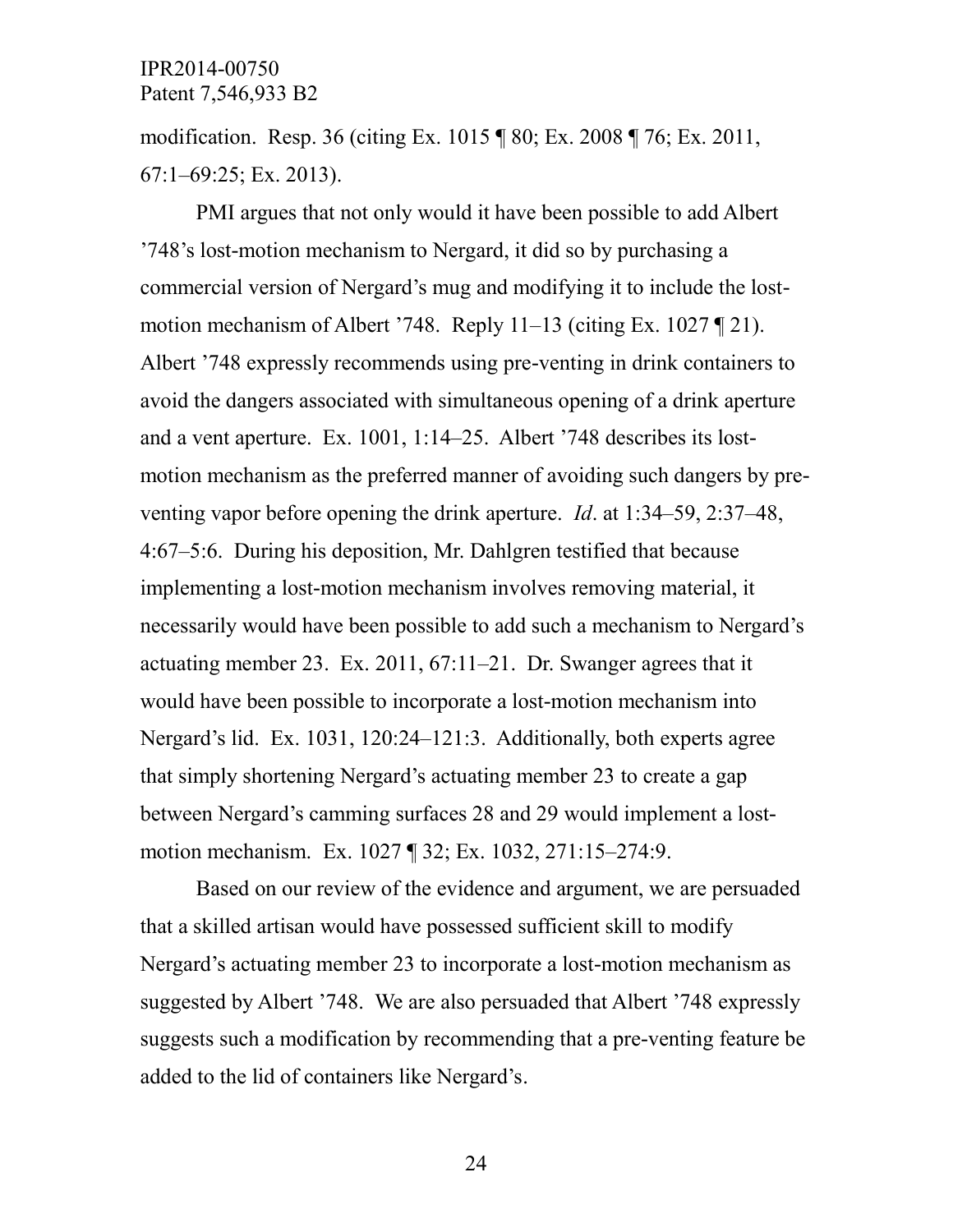### *3. Conclusion*

For the reasons stated above, we conclude that PMI has demonstrated by a preponderance of evidence that the combination of Nergard and Albert '748 renders claims 15 and 16 unpatentable as obvious.

D. OBVIOUSNESS OF CLAIMS 8, 9, 13 AND 14 IN VIEW OF ALBERT '799

Independent claim 8 recites, among other limitations, "a trigger mechanically connected to the shutter and the vent seal." Ex. 1007, 24:22– 23. Claim 8 further recites in pertinent part: "the shutter positioned within the lid and below the drink aperture, and . . . the vent seal positioned within the lid and below the vent aperture." Ex. 1007, 24:15–21. We preliminarily determined that PMI had established a reasonable likelihood of showing that Albert '799 renders claims 8, 9, 13, and 14 unpatentable as obvious. Dec. 20–21.

PMI provides a detailed claim chart and testimony to support its challenge that claims 8, 9, 13, and 14 are unpatentable as obvious over Albert '799. Pet. 37–54 (citing Ex. 1015 ¶¶ 85–92). PMI contends that Albert '799 teaches every element of claims 8, 9, 13, and 14 as set forth in its claim chart. Pet. 39–54. For example, PMI identifies Albert '799's valve member 33 with disk 34 as the shutter, O-ring 37 as the vent seal, and pushbutton 36 with bar 32 as the trigger. *Id*. at 37–38. Albert '799's annotated Figure 4, shown below, illustrates these elements.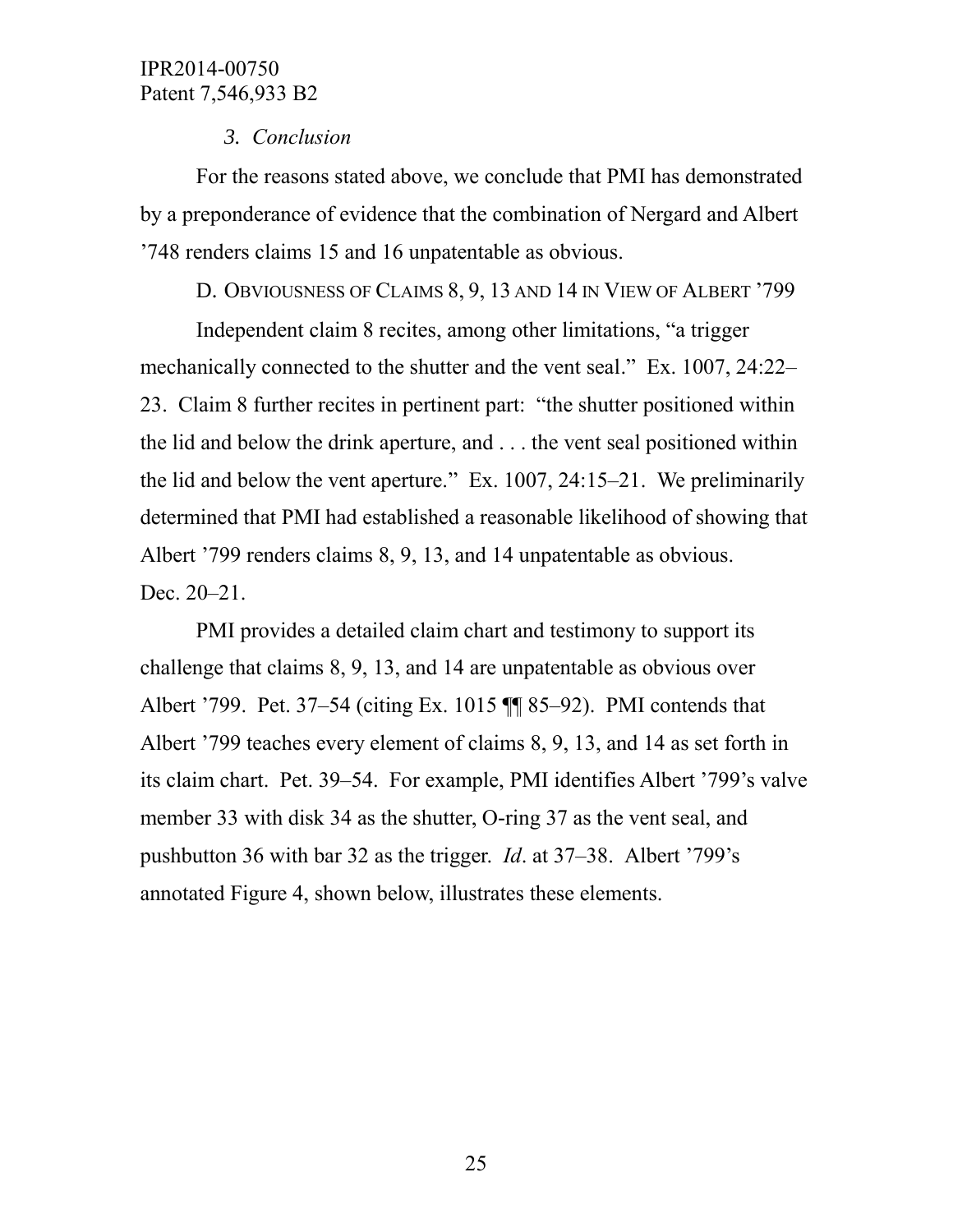

Figure 4 from Albert '799 is a perspective view illustrating elements of operating unit 12 including pushbutton 36, bar 32, valve member 33, O-ring 37, and leaf spring 38.

Ignite argues that Albert '799 does not describe a trigger "mechanically connected" to the "shutter and the vent seal." Resp. 56–57. Ignite contends that PMI identifies bar 32 as the trigger and valve member 33 as the shutter. *Id*. at 56. Because these two elements are "integrally formed" they do not have the "mechanically connected" relationship that is required in independent claim 8. *Id*. at 56–57 (citing Ex. 1005, 6:5–6, 6:15– 18). Ignite thus argues that two items being formed integrally as a single piece is not a type of mechanical connection between those two items.

We are persuaded that PMI has demonstrated that Albert '799 describes a trigger that is mechanically connected to the vent seal and the aperture shutter. Initially, we note that we consider PMI to identify the claimed trigger as pushbutton 36 with bar 32, not just bar 32 because the trigger includes the structure that the user touches (i.e., pushbutton 36). Oring 37 (the vent seal) is press fitted onto pushbutton 36 (part of the trigger)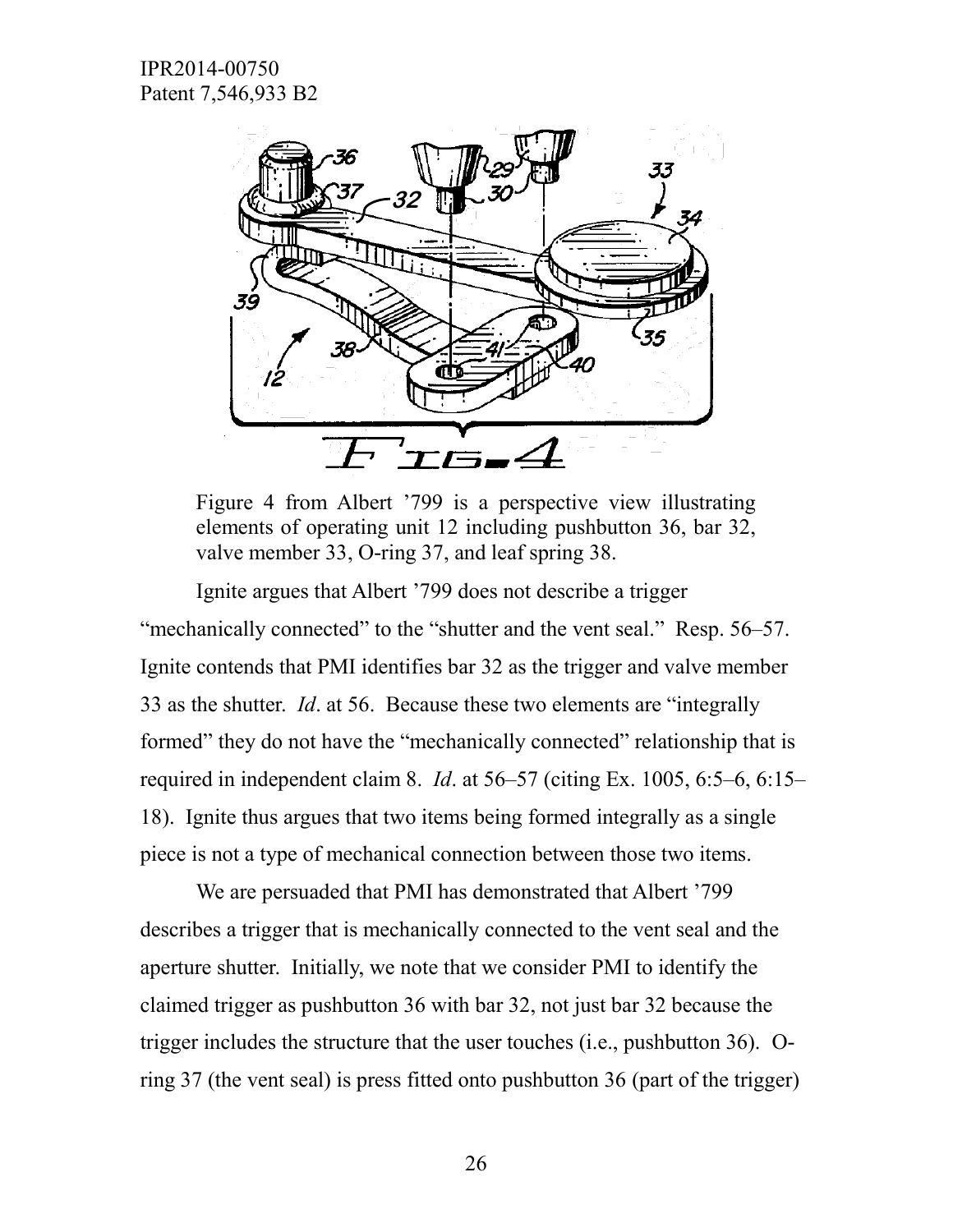and, therefore, is mechanically connected to the trigger in the same way that the '933 patent describes vent seal 683 being mechanically connected to trigger 610. Bar 32, although integrally formed with pushbutton 36 and valve 33, functionally connects Albert '799's vent seal (O-ring 37) to the aperture shutter (valve 33 with disk 34 and abutment plate 35) and converts a force applied to pushbutton 36 into motion of valve 33, disk 34, and abutment plate 35. Ex. 1005, Fig. 4, 6:11–26. Additionally, when a user of Albert '799's cup presses button 36, bar 32 moves, which then causes valve 33 to open drink opening 27. 6:58–7:9. Thus, in a functional and mechanical sense, O-ring seal 37 and valve 33 are both connected via pushbutton 36 and bar 32 (the trigger).

As stated in part II.A above, we are persuaded that PMI has identified how Albert '799 describes all other elements of independent claim 8 and dependent claims 9, 13, and 14. Ignite does not argue that PMI fails to establish that Albert '799 describes the limitations introduced in dependent claims 9, 13, and 14. Accordingly, we are persuaded that PMI has demonstrated by a preponderance of evidence that Albert '799 renders claims 8, 9, 13, and 14 unpatentable as obvious under § 103.

- E. OBVIOUSNESS OF CLAIMS 10 AND 11 IN VIEW OF THE COMBINATION OF CHAFFIN AND ALBERT '748
	- *1. Claim 10*

Claim 10 depends from claim 8 and further recites in pertinent part: "wherein the actuation stroke of a portion of the trigger connected to one of the vent seal and the shutter of the trigger is linear and transverse to a longitudinal axis of the container body." Ex. 1007, 24:35–38. PMI contends that Chaffin describes all elements of dependent claim 10 and its base claim 8 except that Chaffin fails to teach the pre-venting feature that Albert '748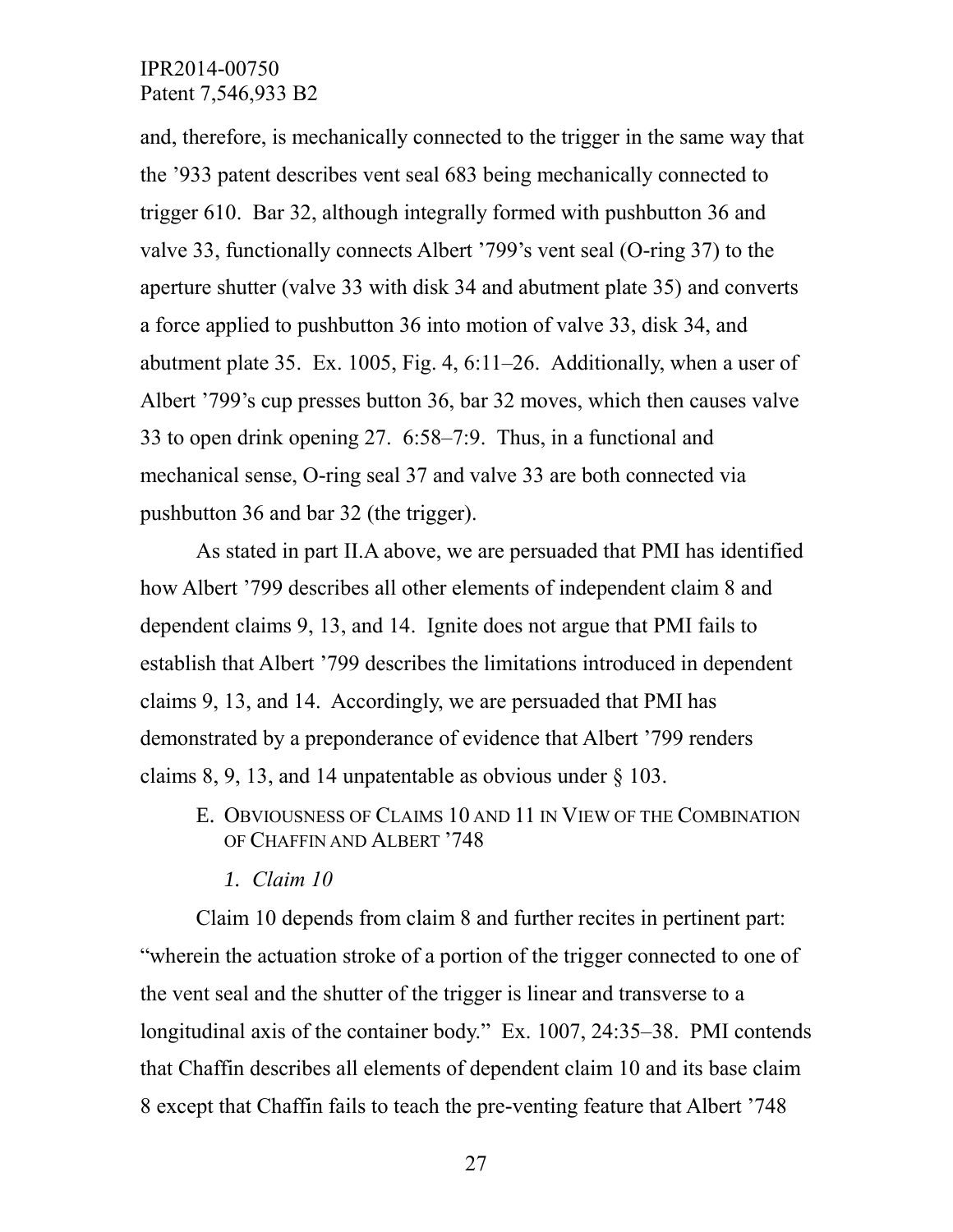teaches via its lost-motion trigger mechanism. Pet. 54 (citing Ex. 1006, Figs. 9–12); *see also* Pet. 51–52 (identifying Chaffin's teachings of the basic elements of claim 8); *id*. at 56 (identifying Chaffin's teaching of linear actuation stroke). PMI contends that it would have been obvious to incorporate the "lost motion" of Albert '748 into Chaffin's actuator rod 152 "at a location between the L-shaped valve arms 161 on which the fluid supply valve head 162' and the vent valve head 162" are mounted . . . ." *Id*. at 54–55. PMI also contends that Chaffin's actuator rod 152 moves linearly as valve members 162' and 162'' are opened. *Id*.

We previously found that PMI had established a reasonable likelihood of prevailing in showing that the combination of Chaffin and Albert '748 rendered claim 10 obvious. Dec. 22–23. Ignite proffers no argument or evidence that claim 10 remains patentable in view of the combination of Chaffin and Albert '748. *See* Resp. 58–60. Accordingly, we are persuaded that PMI has demonstrated by a preponderance of evidence that the combination of Chaffin and Albert '748 renders claim 10 unpatentable as obvious under § 103.

#### *2. Claim 11*

Claim 11 depends from claim 8 and further recites in pertinent part: "a vent chamber between the vent seal and the vent aperture, and wherein the trigger extends partially through the vent chamber." Ex. 1007, 24:39–42. PMI contends that Chaffin teaches these limitations and supports that contention with documentary and testimonial evidence. Pet. 58–59 (citing Ex. 1006, 4:47–53, 5:10–21; Ex. 1015 ¶¶ 125–26). We previously found that PMI had established a reasonable likelihood of prevailing in showing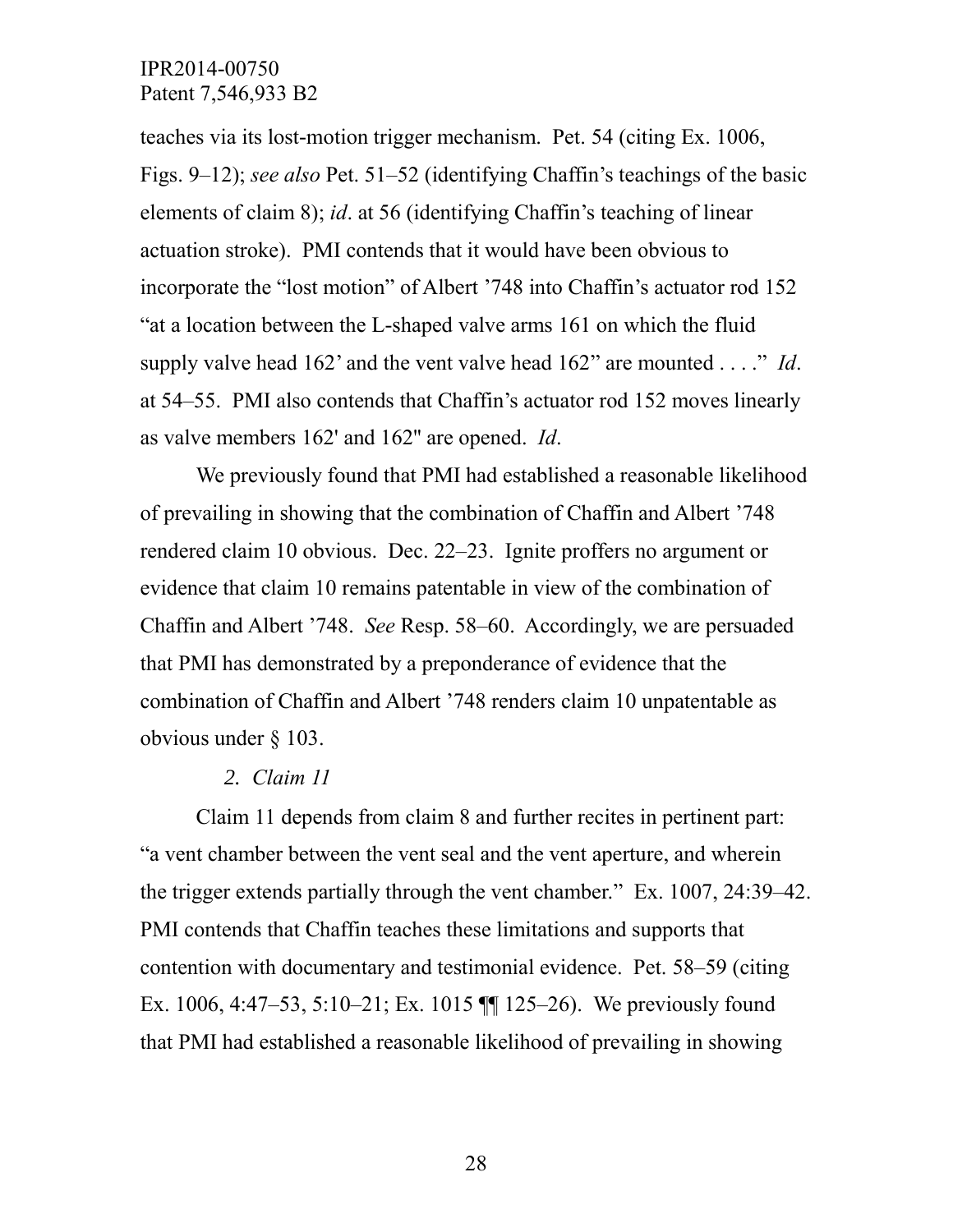that the combination of Chaffin and Albert '748 rendered claim 11 obvious. Dec. 23–25.

Ignite counters with two arguments. First, the combination of Chaffin and Albert '748 fails to describe a "vent chamber *between* the vent seal and the vent aperture." Resp. 58. Second, the combination of Chaffin and Albert '748 fails to describe a trigger that extends "partially through the vent chamber." *Id*. at 60. Ignite's first argument relies upon an implied interpretation of "between the vent seal and the vent aperture" and the physical extent of the vent chamber taught by Chaffin. Ignite's second argument depends upon the physical extent of the vent chamber taught by Chaffin. We address each argument below.

a) The Extent of the Valve Chamber Described by Chaffin Ignite contends that Chaffin's valve head 56 can assume one of three relevant positions within vent chamber 27 and that the vent chamber is not between the vent seal and vent aperture in any of these three positions. Resp. 58. PMI illustrates these three positions of valve head 56 within vent chamber 27 (highlighted in yellow) in PMI's annotated and modified versions of Chaffin's Figure 5, reproduced below. Reply 22.



Annotated Chaffin Figure 5 depicts valve head 56 fully closed.

Modified and annotated Chaffin Figure 5 depicts valve head 56 partially opened.

Modified and annotated Chaffin Figure 5 depicts valve head 56 fully opened.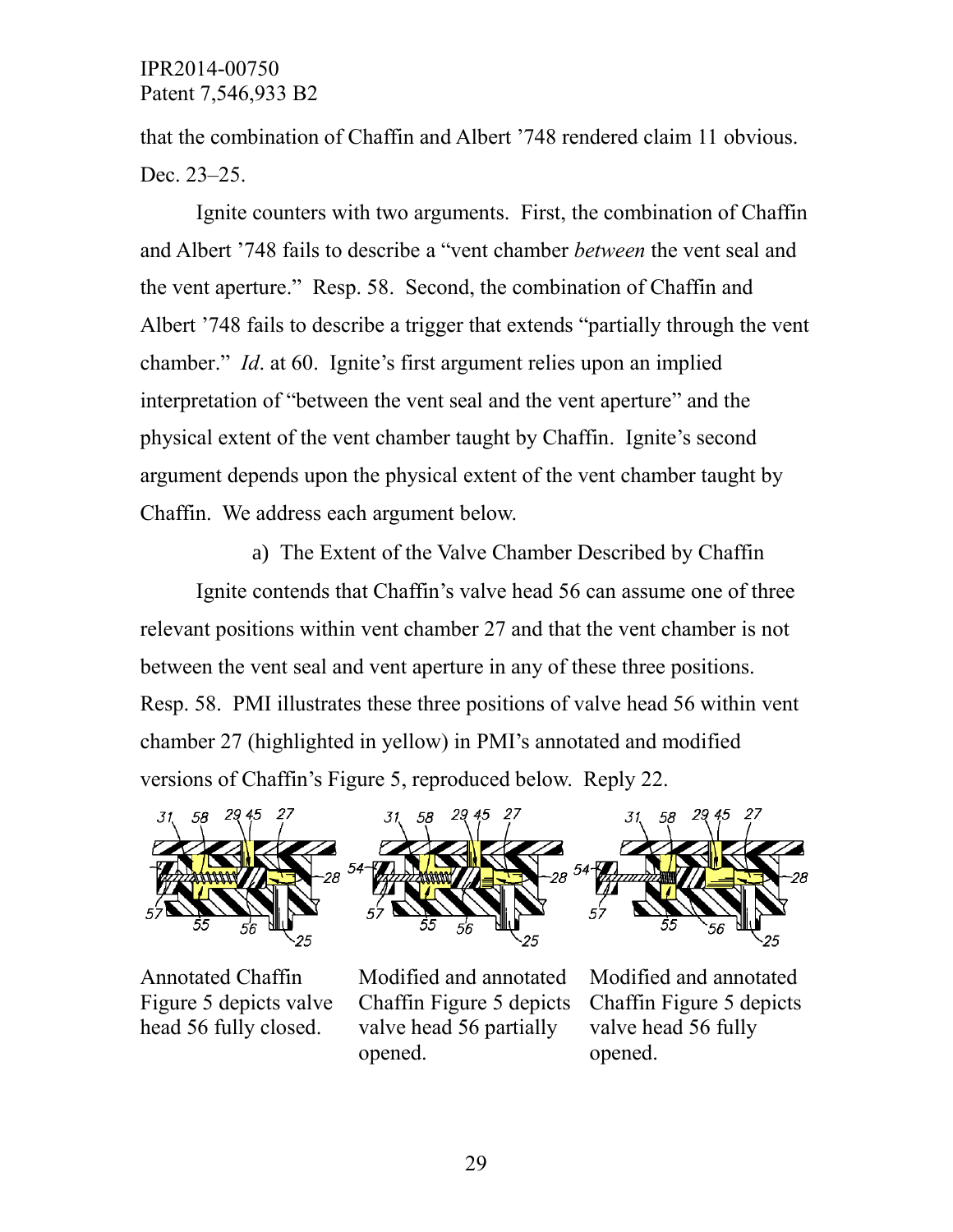PMI identifies the entire chamber highlighted in yellow as vent chamber 27 and notes that valve head 56 reciprocates within chamber 27 from fully closed (leftmost figure above) to fully opened (rightmost figure above). *Id*. at 21 (citing Ex. 1006, 4:46–53, Figs. 4, 5).

Chaffin describes elongated vent chamber 27 as being "provided with an inlet valve seat 28 and an outlet valve seat 29." Ex. 1006, 4:51–52. Chaffin also describes vent chamber 27 as having an "outlet port" that "is disposed flush with the vent aperture 45." *Id*. at 5:34–35. Chaffin also states that as "can best be seen by reference to FIGS. 4 and 5, the valve stem 57, the helical spring 58 and the elongated valve head 56 are dimensioned to project into . . . vent chamber 27." *Id*. at 5:10–13. Chaffin, thus, describes stem 57 and spring 58 as projecting into vent chamber 27 in Figure 4 (when valve 56 is fully open) and Figure 5 (when valve 56 is fully closed). Accordingly, we determine that PMI has identified correctly the extent of Chaffin's vent chamber 27 as the portion that is highlighted in PMI's annotated and modified versions of Chaffin's Figure 5.

Ignite unpersuasively characterizes PMI's contentions as solely identifying the trigger as "actuator unit 14 including T-shaped actuator element 50 with handle element 51." Resp. 60. More accurately, PMI contends that Chaffin stem 57 and spring 58 are part of a trigger mechanism. Pet. 58. Both stem 57 and spring 58 extend into the highlighted vent chamber 27 as shown in the annotated and modified versions of Chaffin's Figure 5. Accordingly, we conclude that PMI has established by a preponderance of the evidence that Chaffin describes a trigger that extends partially through the vent chamber as recited in claim 11.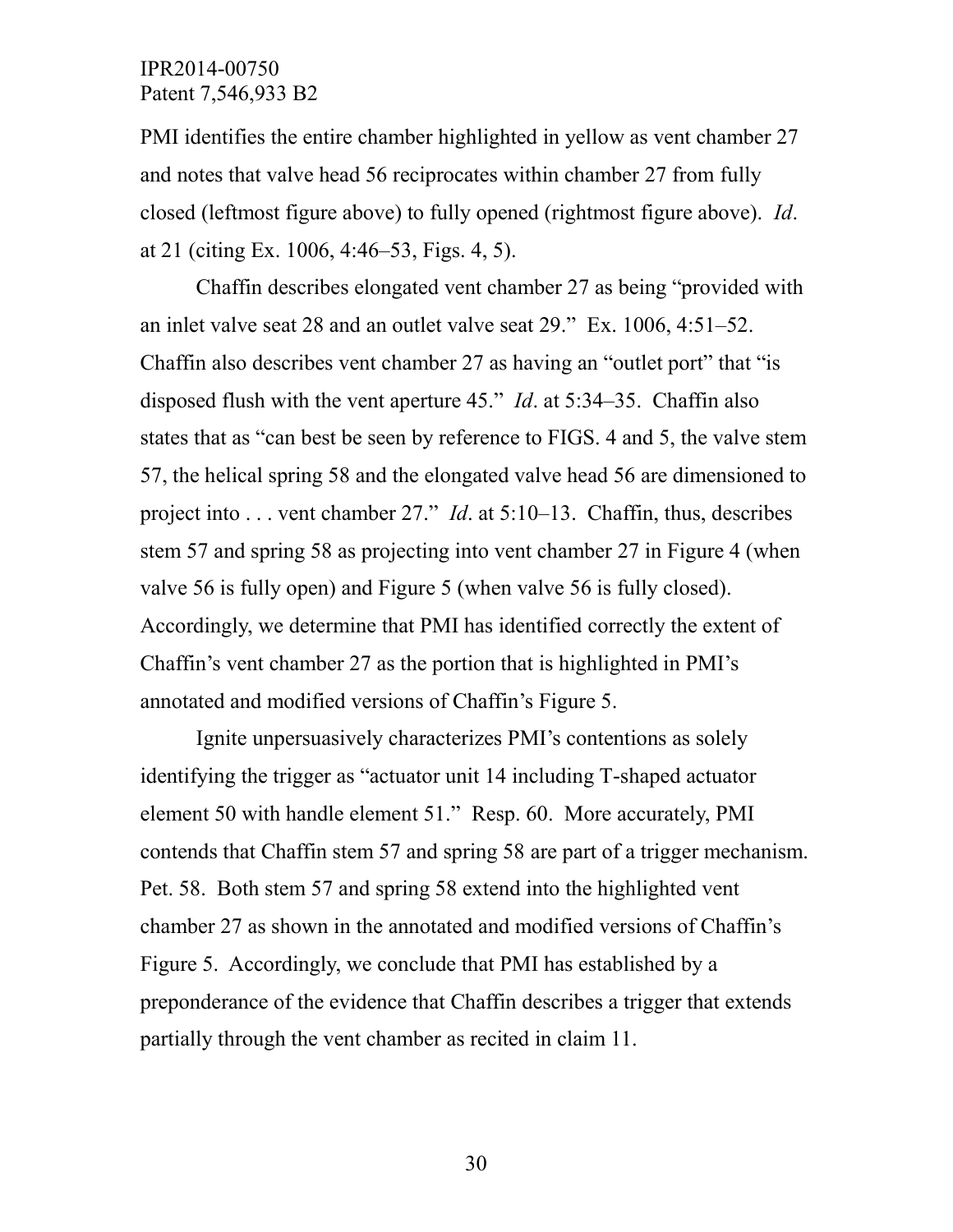b) "between the vent seal and the vent aperture"

Neither party expressly interprets "between the vent seal and the vent aperture." Ignite implies that, for the vent chamber to be "between the vent seal and the vent aperture," the vent chamber must be located entirely in the space between the vent seal and the vent aperture. *See* Resp. 58–59. PMI contends that "claim 11 simply defines the valve chamber as extending between the vent seal and the vent aperture." Reply 21. For the reasons expressed below, we agree with PMI.

The colorized version of a portion of Figure 16 of the '933 patent, which appears below right, illustrates the physical extent of the "vent chamber" described in the '933 patent and how it is positioned "between the vent seal and the vent aperture" as recited in claim 11. The description of vent chamber 738 in the Specification, with annotations correlating to our colorized Figure 16, states:

The vent chamber 738 [yellow] is an enclosed chamber that is located beneath the vent aperture 682 [green] and *between* the vent seal 683 [blue] and the vent aperture 682 [green]. The vent chamber 738 [yellow] provides a chamber with an increased volume capacity to lower the pressure and volume of the vapor/gas as it is expelled past the vent seal 683 [blue] but before it exits through the vent aperture 682



[green]. The vent chamber 738 [yellow] has a cross-sectional area greater than a cross-sectional area of the vent aperture 682 [green]. The vent chamber 738 [yellow] has a first entrance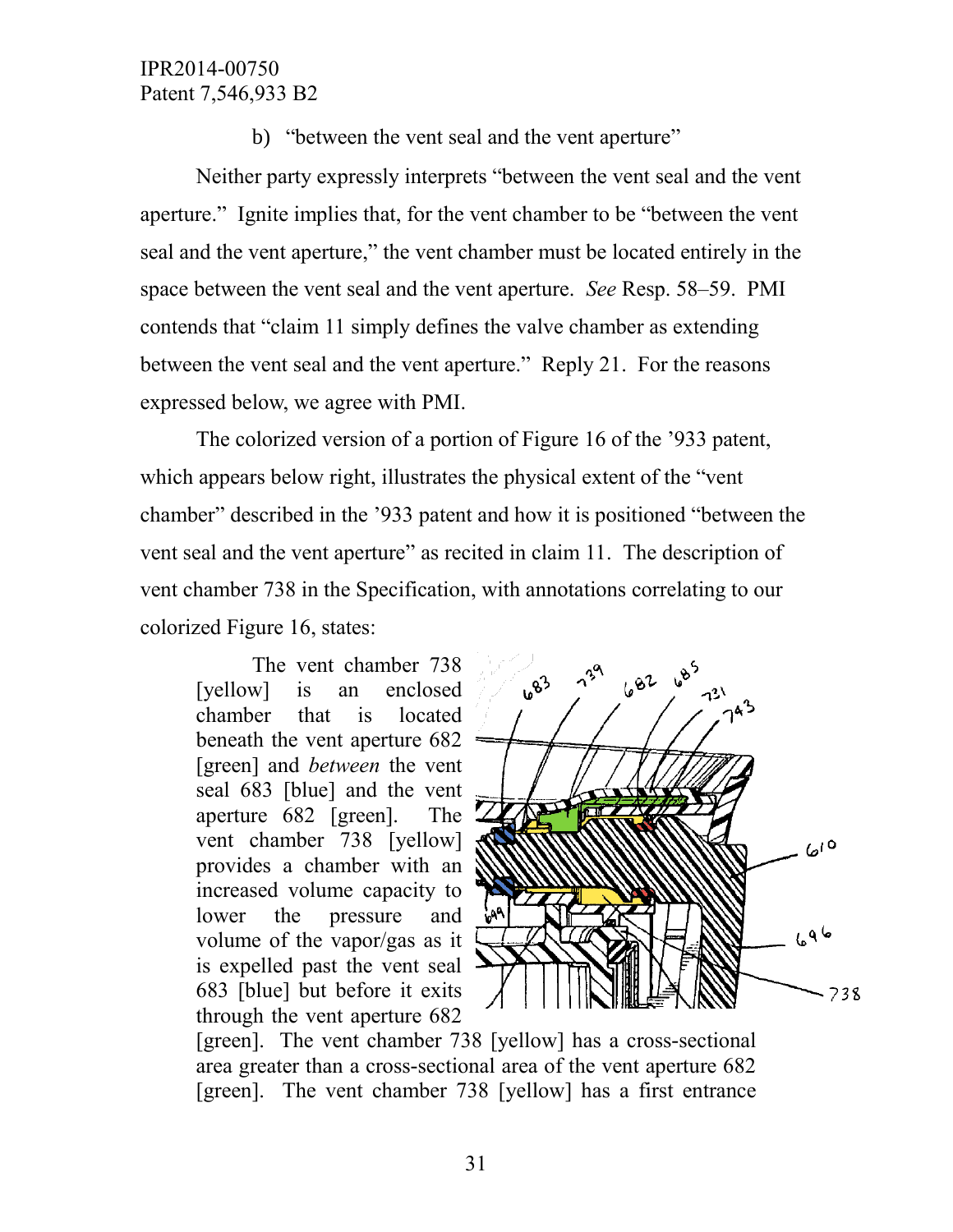aperture 739 at one end that provides an entrance to the vent chamber 738 [yellow] from the liquid receptacle 516 of the container body 512, a second exit aperture (the vent aperture 682 [green]), and a third access aperture 743 to provide access to the interior of the lid assembly 514 for the trigger 610.

Ex. 1007, 17:51–64 (emphasis added). The Specification further states that "trigger seal 685 [red] also operates as an end wall for the vent chamber 738 [yellow]." *Id.* at 19:33–35. Accordingly, we determine that vent chamber 738 (yellow) is not located solely and entirely between vent seal 683 (blue) and vent aperture 682 (green). Instead, vent chamber 738 (yellow) also extends past vent aperture 682 (green) to trigger seal 685 (red), which closes access aperture 743. We, therefore, conclude that Ignite's implied interpretation of "between" is unpersuasive because it is inconsistent with the way in which the Specification illustrates the claimed invention. Instead, we conclude that Chaffin's vent chamber 27 meets the claimed limitation of "between the vent seal and the vent aperture" because Chaffin's vent chamber 27 extends between valve seat 28 (located at the vent seal) and valve seat 29 (located at the vent aperture).

#### c) Conclusion

For the reasons stated above, we conclude that PMI has established by a preponderance of the evidence that the combination of Chaffin and Albert '748 renders claim 11 unpatentable as obvious under 35 U.S.C. § 103.

# IV. IGNITE'S MOTION TO EXCLUDE

We have reviewed Ignite's Motion to Exclude, PMI's Opposition to the Motion, and Ignite's Reply in support of the Motion. Based on our review, we deny the Motion in all respects for one or both of the following reasons: (1) the Motion is moot because it seeks to exclude evidence not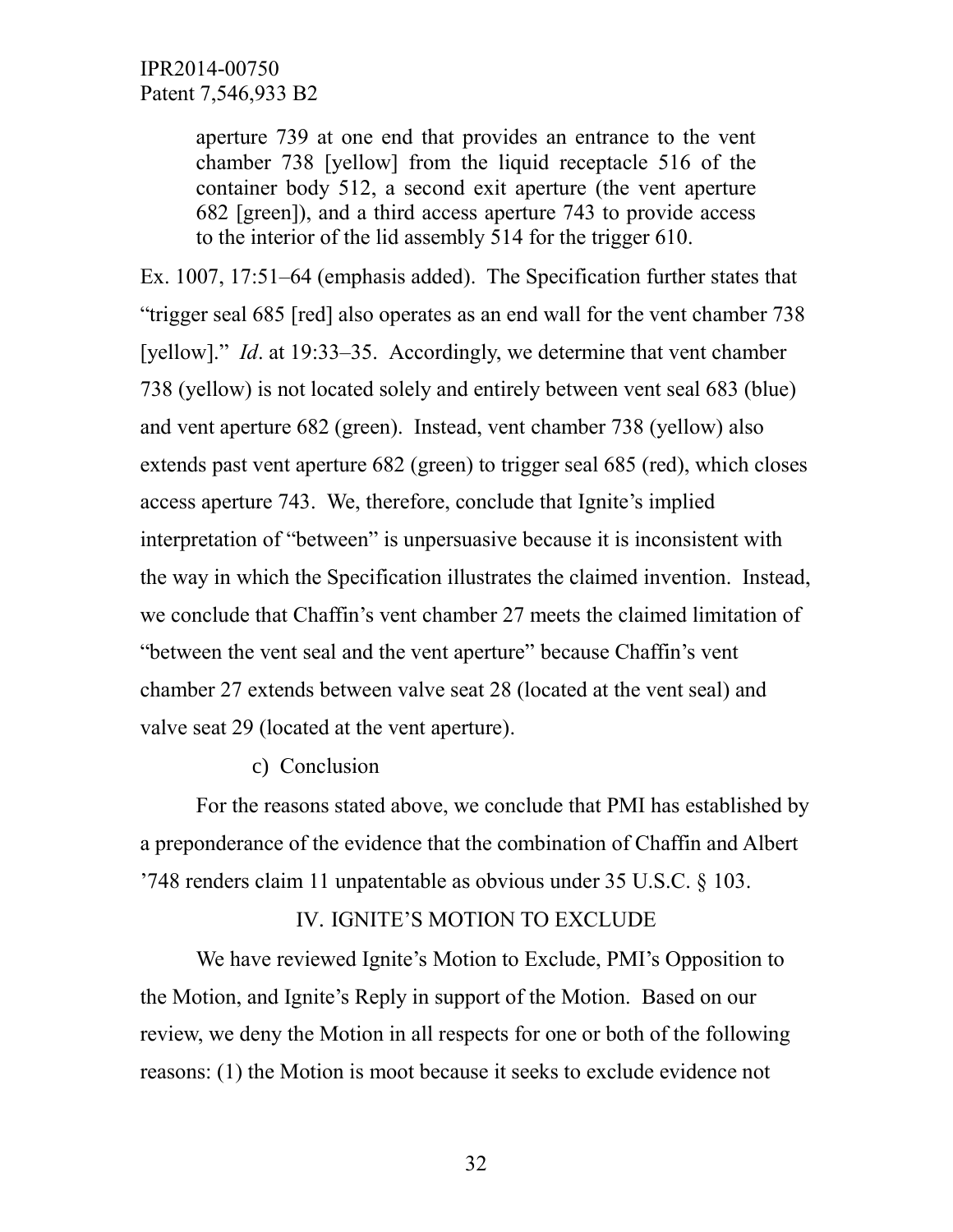considered or relied upon in rendering this Decision or (2) the Motion addresses issues more appropriate to determining the weight ascribed to the evidence rather than the admissibility of evidence. In rendering this Decision, we determine and ascribe the appropriate weight to all proffered evidence and, when appropriate, comment upon the weight ascribed.

### V. CONCLUSION

For the reasons expressed above, we determine that PMI has shown by a preponderance of the evidence that claims 1, 2, 4–11, and 13–16 of the '933 patent are unpatentable as obvious.

#### VI. ORDER

For the reasons given, it is:

ORDERED that claims 1, 2, 4–11, and 13–16 of the '933 patent are held *unpatentable*;

FURTHER ORDERED that Ignite's Motion to Exclude is *denied*; and

FURTHER ORDERED that because this is a Final Written Decision, parties to the proceeding seeking judicial review of the Decision must comply with the notice and service requirements of 37 C.F.R. § 90.2.